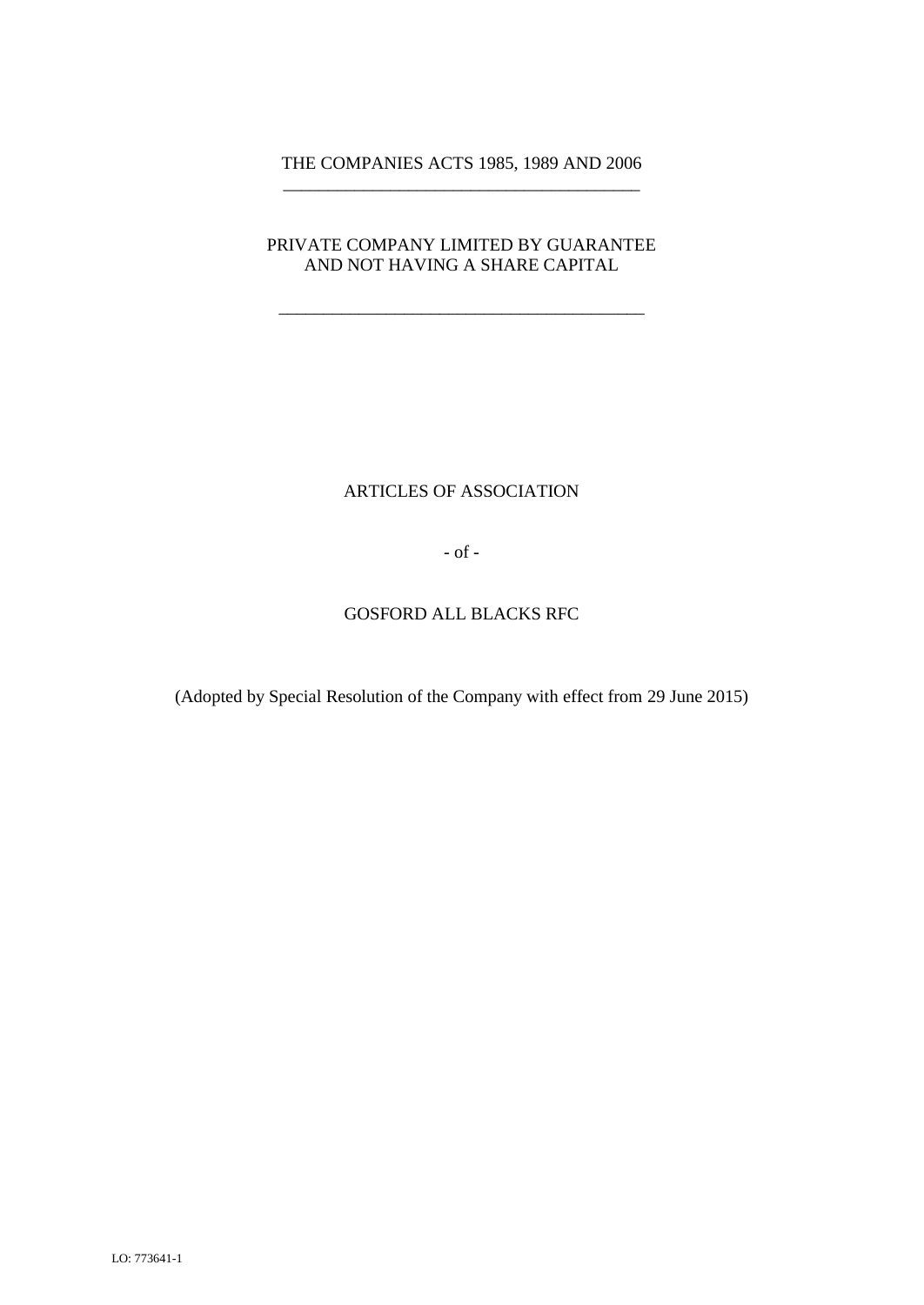# **INDEX TO THE ARTICLES**

| 1.  |                                                         |  |
|-----|---------------------------------------------------------|--|
| 2.  |                                                         |  |
| 3.  |                                                         |  |
| 4.  |                                                         |  |
| 5.  |                                                         |  |
| 6.  |                                                         |  |
| 7.  |                                                         |  |
| 8.  |                                                         |  |
| 9.  |                                                         |  |
| 10. |                                                         |  |
| 11. |                                                         |  |
| 12. |                                                         |  |
| 13. |                                                         |  |
| 14. |                                                         |  |
| 15. |                                                         |  |
| 16. |                                                         |  |
| 17. |                                                         |  |
| 18. | DIRECTORS' POWER TO AUTHORISE A CONFLICT OF INTEREST 19 |  |
| 19. |                                                         |  |
| 20. |                                                         |  |
| 21. |                                                         |  |
| 22. |                                                         |  |
| 23. |                                                         |  |
| 24. |                                                         |  |
| 25. |                                                         |  |
| 26. |                                                         |  |
| 27. |                                                         |  |
| 28. |                                                         |  |
| 29. |                                                         |  |
| 30. |                                                         |  |
| 31. |                                                         |  |
| 32. |                                                         |  |
| 33. |                                                         |  |
| 34. | ATTENDANCE AND SPEAKING AT GENERAL MEETINGS30           |  |
| 35. |                                                         |  |
| 36. |                                                         |  |
| 37. | ATTENDANCE AND SPEAKING BY DIRECTORS AND NON-MEMBERS 31 |  |
| 38. |                                                         |  |
| 39. |                                                         |  |
| 40. |                                                         |  |
| 41. |                                                         |  |
| 42. |                                                         |  |
| 43. |                                                         |  |
| 44. |                                                         |  |
| 45. |                                                         |  |
| 46. | NO RIGHT TO INSPECT ACCOUNTS AND OTHER RECORDS 37       |  |
| 47. |                                                         |  |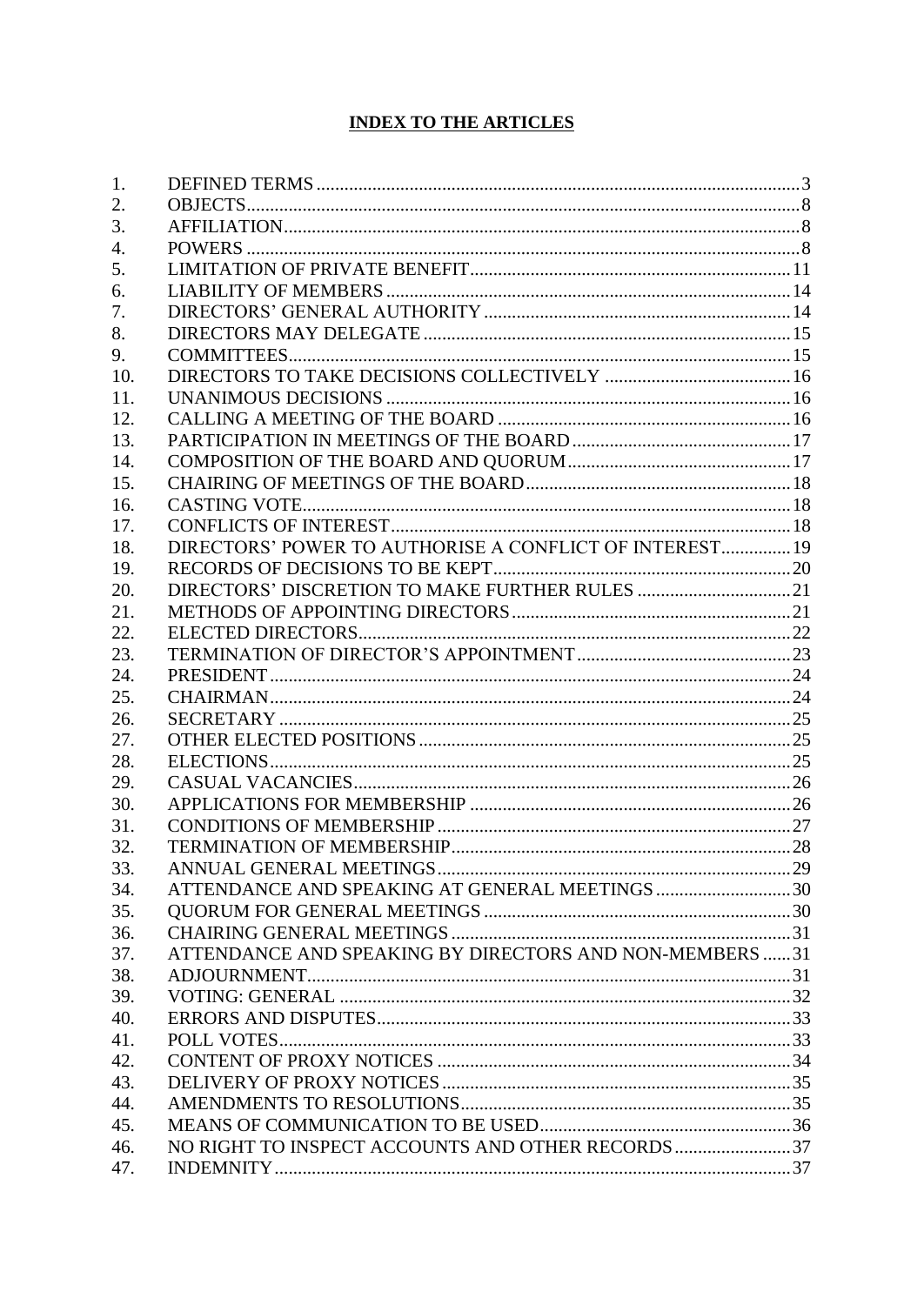| 48. |  |
|-----|--|
|     |  |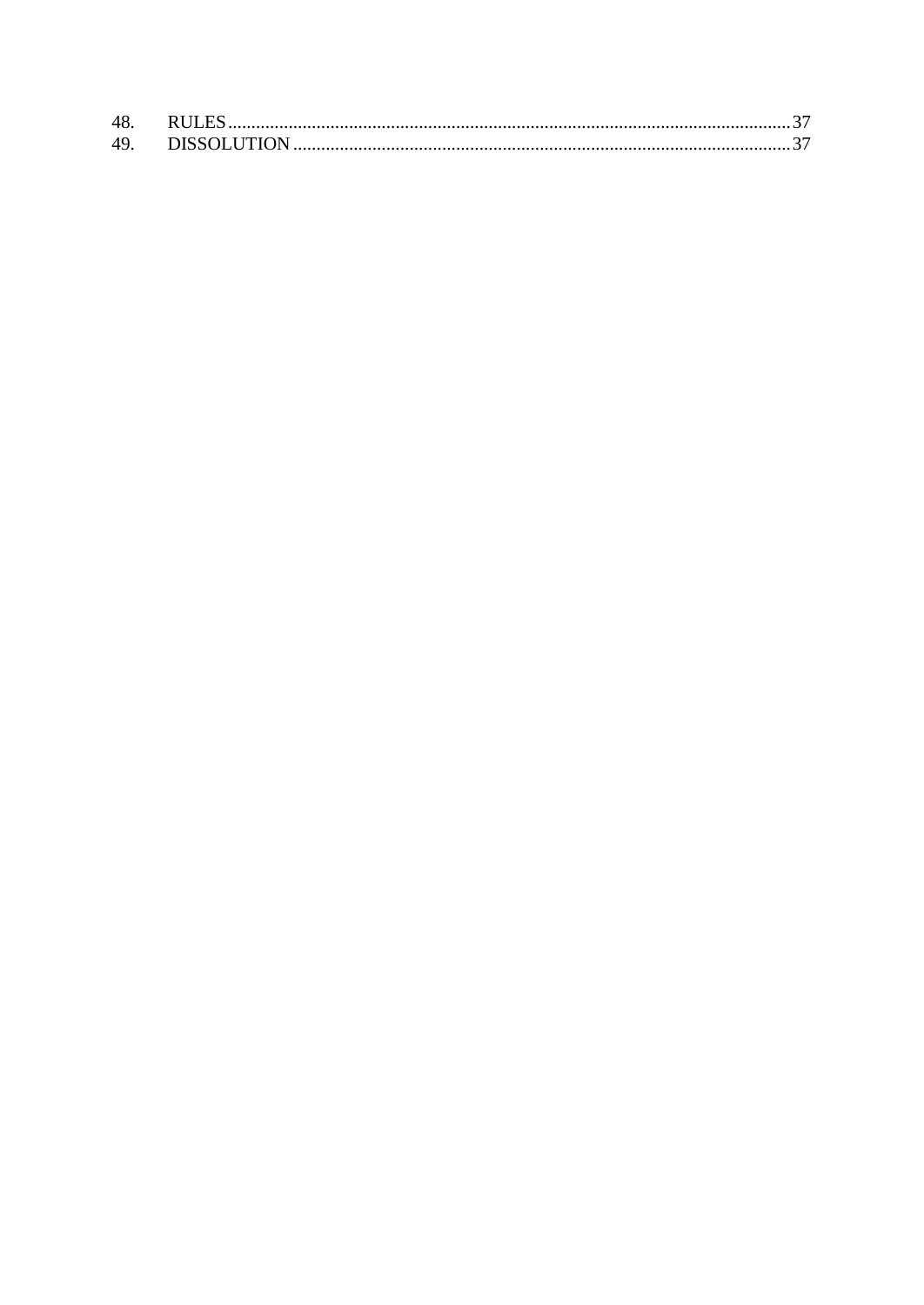#### THE COMPANIES ACTS 1985, 1989 AND 2006 \_\_\_\_\_\_\_\_\_\_\_\_\_\_\_\_\_\_\_\_\_\_\_\_\_\_\_\_\_\_\_\_\_\_\_\_\_\_\_\_

## PRIVATE COMPANY LIMITED BY GUARANTEE AND NOT HAVING A SHARE CAPITAL

\_\_\_\_\_\_\_\_\_\_\_\_\_\_\_\_\_\_\_\_\_\_\_\_\_\_\_\_\_\_\_\_\_\_\_\_\_\_\_\_\_

### ARTICLES OF ASSOCIATION

- of -

#### GOSFORD ALL BLACKS RFC

(Adopted by Special Resolution of the Company with effect from 29 June 2015)

\_\_\_\_\_\_\_\_\_\_\_\_\_\_\_\_\_\_\_\_\_\_\_\_\_\_\_\_\_\_\_\_\_\_\_\_\_\_\_\_\_\_

# **PART 1**

### **DETAILS, INTERPRETATION AND LIMITATION OF LIABILITY**

#### <span id="page-3-0"></span>**1. DEFINED TERMS**

1.1 In these Articles, unless the context requires otherwise:

| the "2006 Act" | means the Companies Act 2006 as modified by                                                                                                                                |
|----------------|----------------------------------------------------------------------------------------------------------------------------------------------------------------------------|
|                | statute or re-enacted from time to time;                                                                                                                                   |
| "Articles"     | means these articles of association, as may be<br>amended from time to time;                                                                                               |
| "bankruptcy"   | includes individual insolvency proceedings in a<br>jurisdiction other than England and Wales or<br>Northern Ireland which have an effect similar to<br>that of bankruptcy; |
| "Board"        | the board of directors of the Club<br>means                                                                                                                                |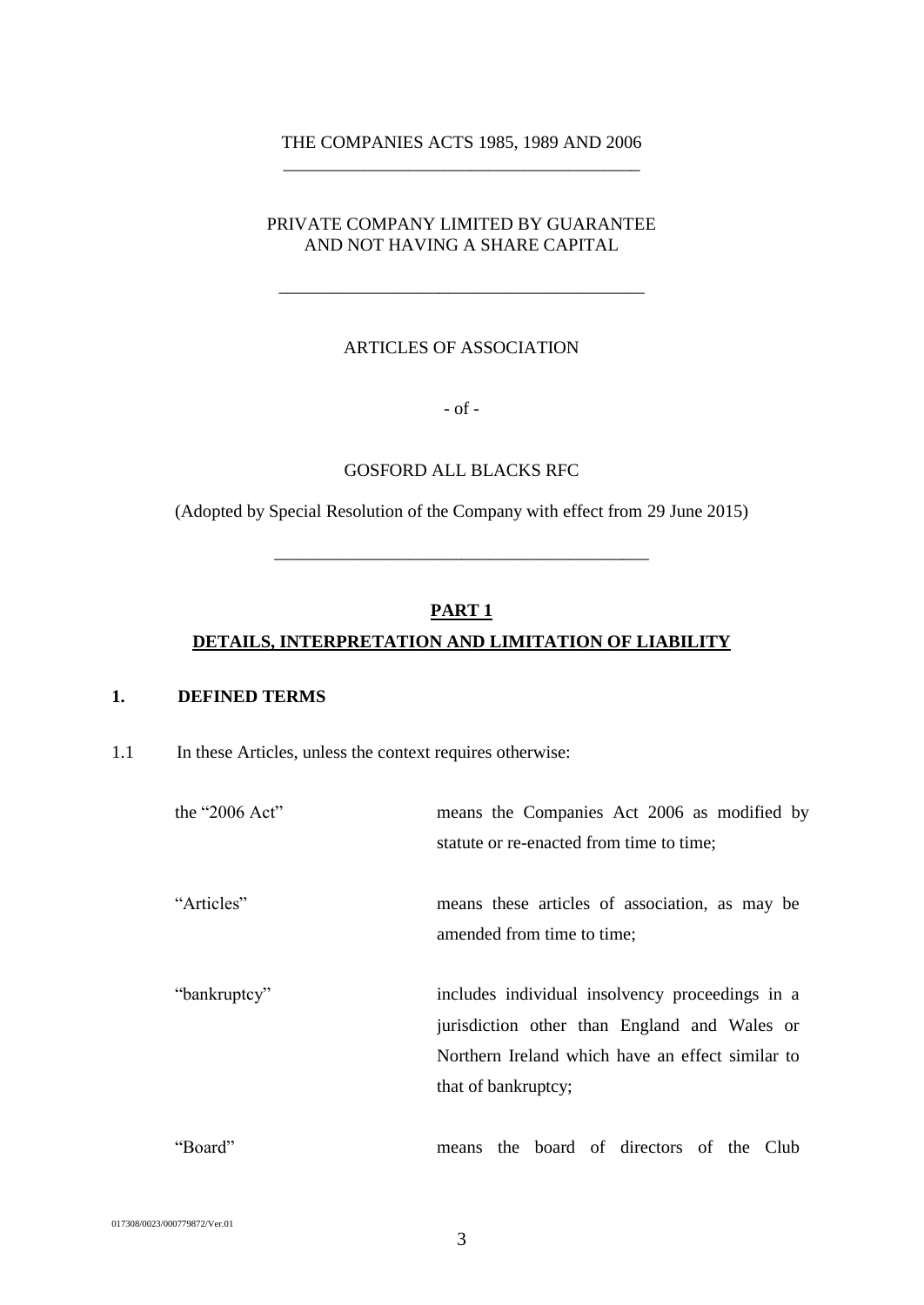established from time to time in accordance with Article [21,](#page-21-1) the members of which are the directors of the Club for the purposes of the Companies Acts;

"Chairman" means the person elected from time to time in accordance with these Articles as the chairman of the Club;

"clear days" means a period of days exclusive of the day on which the notice is served and of the day for which it is given;

"chairman of the meeting" has the meaning given in Article [25;](#page-24-1)

"Club" means the above named company;

"Conflict of Interest" any direct or indirect interest of a director (whether personal, by virtue of a duty of loyalty to another organisation or otherwise) that conflicts, or might conflict with the interests of the Club;

"Companies Acts" means the Companies Acts (as defined in section 2 of the 2006 Act), in so far as they apply to the Club;

"Connected Person" any person falling within one of the following categories:

- (a) any spouse, civil partner, parent, child, brother, sister, grandparent or grandchild of a director; or
- (b) the spouse or civil partner of any person in (a); or

(c) any person living with a director as his or her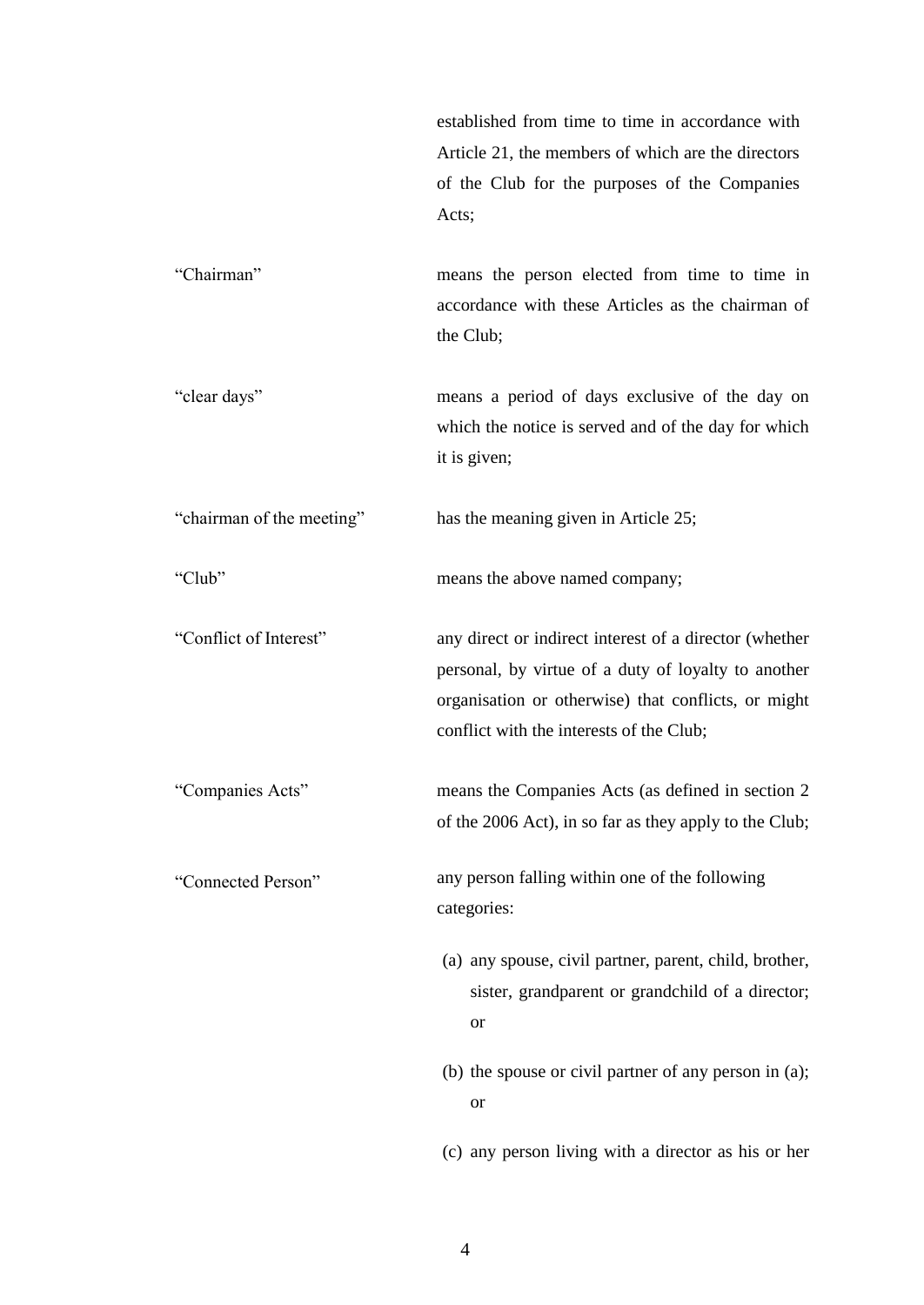# partner; or

|                    | (d) any company, partnership or firm of which a<br>director is a paid director, member, partner or<br>employee, or shareholder holding more than<br>1% of the capital;                                                |
|--------------------|-----------------------------------------------------------------------------------------------------------------------------------------------------------------------------------------------------------------------|
|                    | where payment to that person might result in the<br>director obtaining benefit;                                                                                                                                       |
| "Constituent Body" | means the Constituent Body of the RFU to which<br>the Club is from time to time affiliated and which at<br>the date of adoption of these Articles is Oxfordshire<br>Rugby Football Union;                             |
| "director"         | means a director of the company, and includes any<br>person occupying the position of director, by<br>whatever name called;                                                                                           |
| "document"         | includes, unless otherwise specified, any document<br>sent or supplied in electronic form;                                                                                                                            |
| "Elected director" | means a member of the Club elected as a director in<br>accordance with Article 21.2.7;                                                                                                                                |
| "electronic form"  | has the meaning given in Section 1168 of the 2006<br>Act;                                                                                                                                                             |
| the "ETA"          | means the England Touch Association (a company<br>limited by guarantee with registered number<br>07164624 which is the governing body of touch<br>rugby within England) of 3 Maltby Court, Leeas,<br>Oldham, OL4 5EB; |
| "facilities"       | means land, buildings, equipment and organizing                                                                                                                                                                       |

5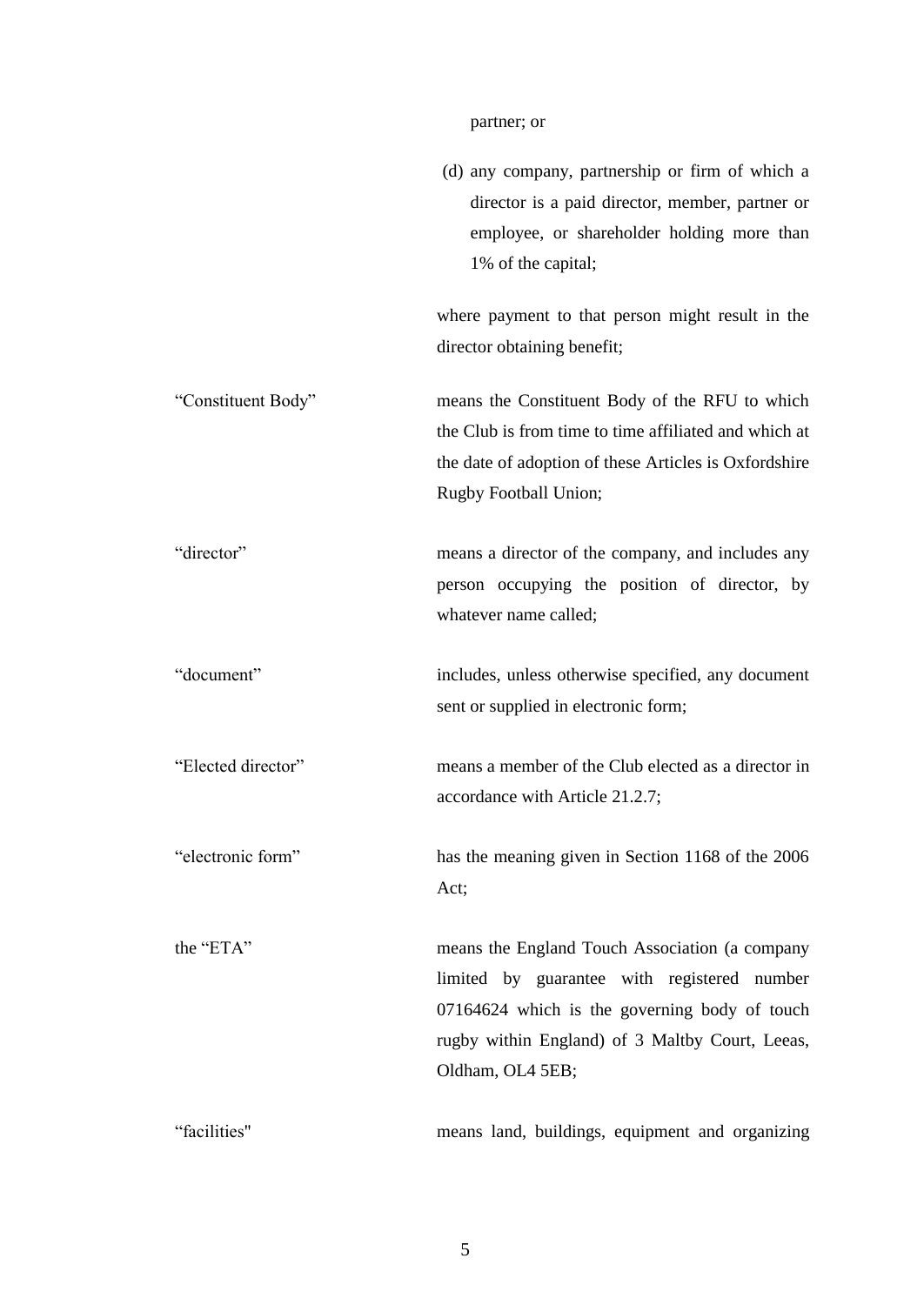sporting activities;

| the "FIT"             | means the international governing body for touch<br>rugby, which at the date of adoption of these<br>Articles is the Federation of International Touch; |
|-----------------------|---------------------------------------------------------------------------------------------------------------------------------------------------------|
| "general meeting"     | means an annual general meeting or other general<br>meeting of the Club;                                                                                |
| "hard copy form"      | has the meaning given in Section 1168 of the 2006<br>Act;                                                                                               |
| the "IRB"             | means the international governing body for rugby<br>union, which at the date of adoption of these<br>Articles is the International Rugby Board;         |
| "Life Member"         | means a member who is appointed as a life member<br>pursuant to Article 33.2.5;                                                                         |
| "member"              | means the persons admitted to the membership of<br>the Club in accordance with Article 30 and any<br>Rules from time to time in force;                  |
| "Non-Voting Members"  | means all members of the Club other than the<br>Voting Members and who shall not be members for<br>the purposes of the Companies Acts;                  |
| "ordinary resolution" | has the meaning given in Section 282 of the 2006<br>Act;                                                                                                |
| "participate"         | in relation to a directors' meeting, has the meaning<br>given in Article 13;                                                                            |
| "President"           | means the person from time to time elected in<br>accordance with these Articles as the president of                                                     |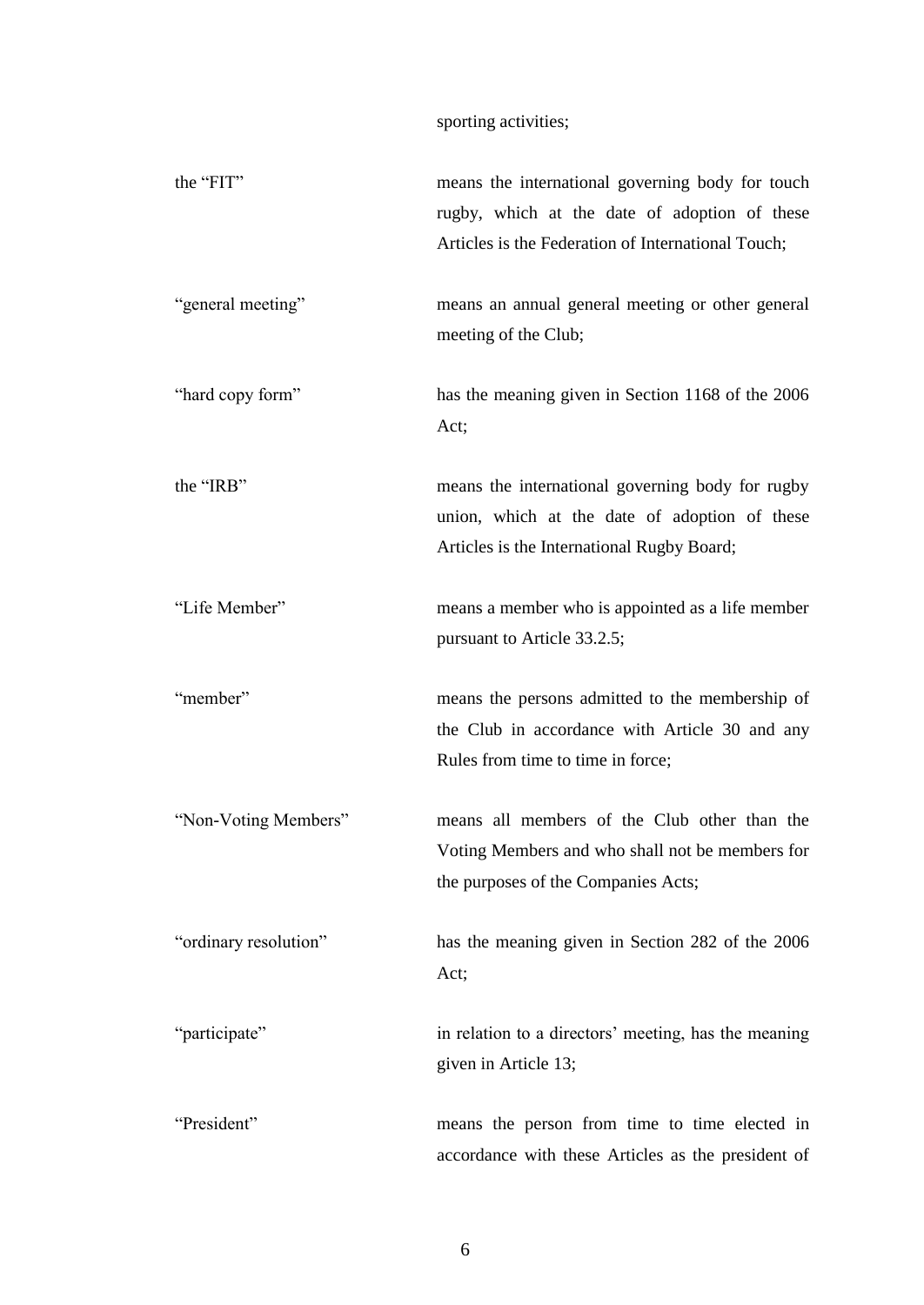|                      | the Club;                                                                                                                                                                                                                               |
|----------------------|-----------------------------------------------------------------------------------------------------------------------------------------------------------------------------------------------------------------------------------------|
| "proxy notice"       | has the meaning given in Article 42.1;                                                                                                                                                                                                  |
| the "RFU"            | means the Rugby Football Union (an Industrial $\&$<br>Provident Society with registered number 27981R<br>which is the governing body of rugby union within<br>England) of Rugby House, Rugby<br>Road,<br>Twickenham, Middlesex TW1 1DS; |
| "Rules"              | means the rules and regulations of the Club made<br>by the Board or by the Club in general meeting, as<br>amended from time to time;                                                                                                    |
| "Secretary"          | means the secretary of the Club appointed from<br>time to time in accordance with these Articles;                                                                                                                                       |
| "special resolution" | has the meaning given in Section 283 of the 2006<br>Act;                                                                                                                                                                                |
| "subsidiary"         | has the meaning given in Section 1159 of the 2006<br>Act;                                                                                                                                                                               |
| "Transferors"        | has the meaning given to it in Article 4.1.1;                                                                                                                                                                                           |
| "Voting Members"     | means the members of the Club who, under these<br>Articles are entitled to receive notice of, attend and<br>vote at general meetings and who are members of<br>the Club for the purposes of the Companies Acts;<br>and                  |
| "Writing"            | the representation or reproduction of<br>means<br>words, symbols or other information in a visible<br>form by any method or combination of methods,<br>whether sent or supplied in electronic form or                                   |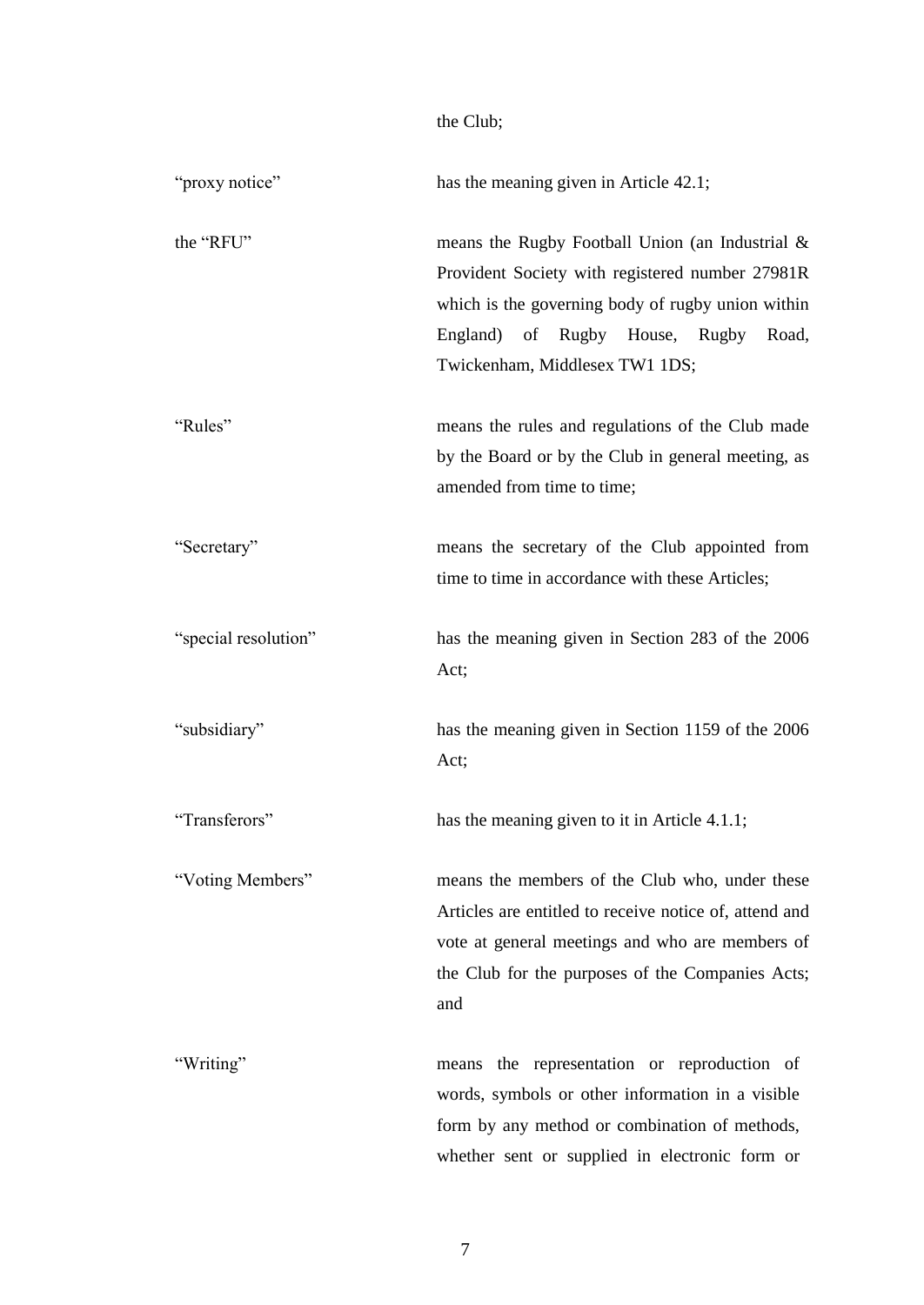#### otherwise.

- 1.2 Unless the context otherwise requires, other words or expressions contained in these Articles bear the same meaning as in the 2006 Act.
- 1.3 Words importing the singular number shall include the plural number and vice versa. Words importing the masculine gender only shall include the feminine gender. Words importing persons shall include corporations.
- 1.4 For the purposes of Section 20 of the 2006 Act, the relevant model articles shall be deemed to have been excluded fully and replaced with the provisions of these Articles.

### <span id="page-8-0"></span>**2. OBJECTS**

- 2.1.1 The objects for which the Club is established are to further the promotion of community participation in healthy recreation by providing facilities for:
	- 2.1.1 playing rugby union football, as played according to the laws of the game, the IRB Regulations relating to the game and the RFU rules and regulations;
	- 2.1.2 playing touch rugby, as played according to the laws of the game, the FIT regulations relating to the game and the ETA rules and regulations; and
	- 2.1.3 the encouragement and promotion of social activities for members**.**

#### <span id="page-8-1"></span>**3. AFFILIATION**

Subject to the requirements of charity law and the duties of charity trustees the Club will affiliate to the RFU, the Constituent Body designated to it by the RFU and the ETA. The Club will further comply in respect of rugby union football with and uphold the byelaws, rules and regulations of the Constituent Body, the RFU and the International Rugby Board and in respect of touch rugby with bye-laws, rules and regulations of the ETA and FIT as amended from time to time and the rules and regulations of any body to which the RFU or ETA is or may from time to time be affiliated.

#### <span id="page-8-2"></span>**4. POWERS**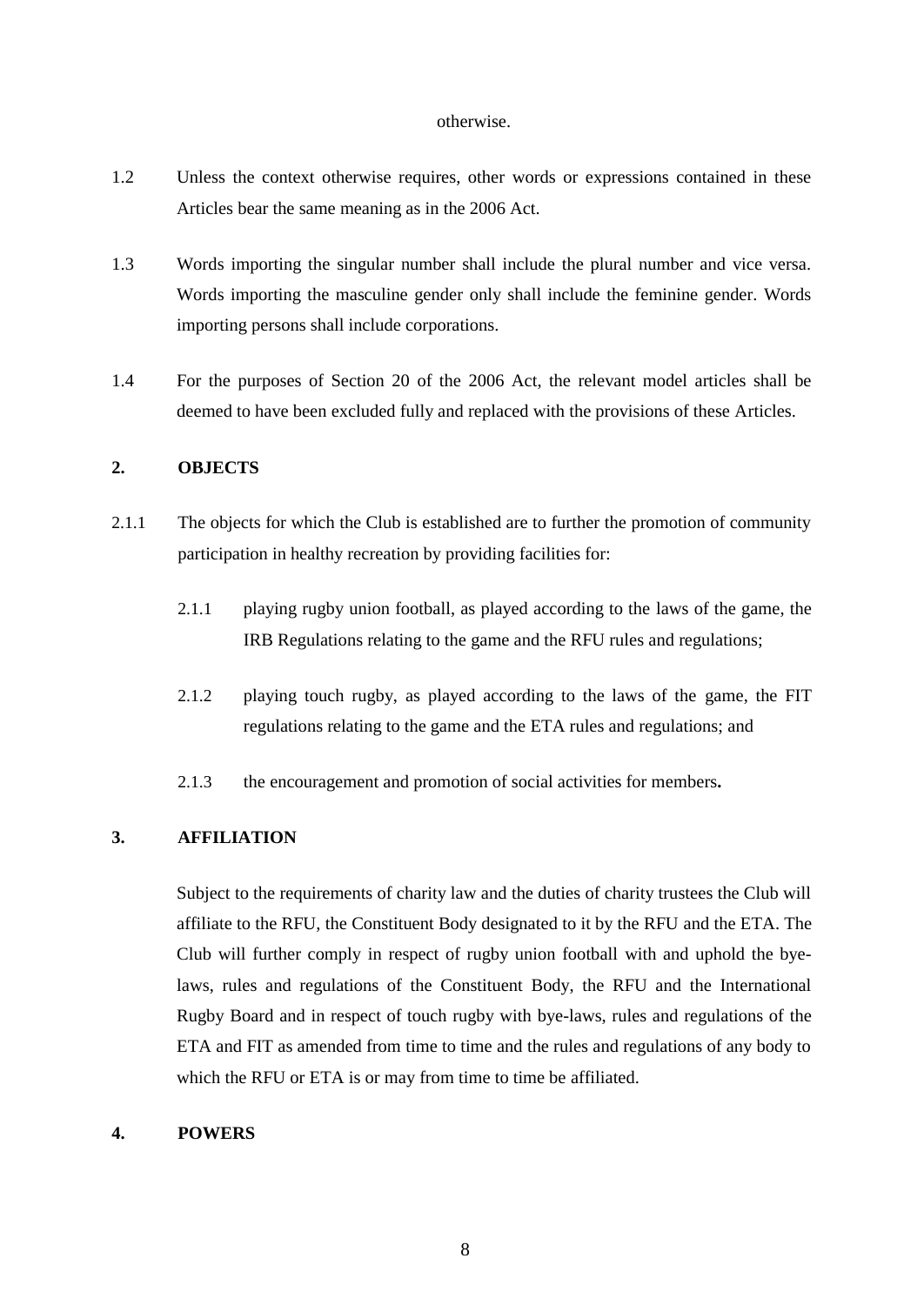- <span id="page-9-0"></span>4.1 In furtherance of the above objects (but not further or otherwise) the Club shall have the following powers:
	- 4.1.1 to acquire and undertake all properties and liabilities and to carry out the powers, obligations, duties and general objects of the present unincorporated associations known as Gosford All Blacks Rugby Football Club and Oxford Touch Rugby (the "**Transferors**") and to indemnify the Transferors, their officers, members, and members of any of their sub-committees against all costs, claims, demands, actions and proceedings relating to the assets and undertaking of the Transferors and in respect of all liabilities, obligations and commitments (whether legally binding or not) of the Transferors and also in respect of the costs and expenses and outgoings from or attributable to the transfer of assets and undertaking;
	- 4.1.2 to purchase, take on, lease, or exchange, hire or otherwise acquire real or personal property and rights or privileges anywhere in the world, and to construct, maintain and alter buildings or erections;
	- 4.1.3 to sell, manage, let or mortgage, dispose of or turn to account all or any of the property or assets of the Club subject to such consents as may be required by law;
	- 4.1.4 to execute and do all such other instruments, acts and things as may be requisite for the efficient management, development and administration of the said property;
	- 4.1.5 to borrow or raise money for the objects of the Club on such terms and on such security as may be thought fit subject to such consents as may be required by law;
	- 4.1.6 to take and accept (or disclaim) any gift of money, property or other assets whether subject to any special trust or not for the objects of the Club;
	- 4.1.7 to trade in the course of carrying out the objects of the Club and carry on any other trade which is not expected to give rise to taxable profits;
	- 4.1.8 to incorporate subsidiary companies to carry on any trade;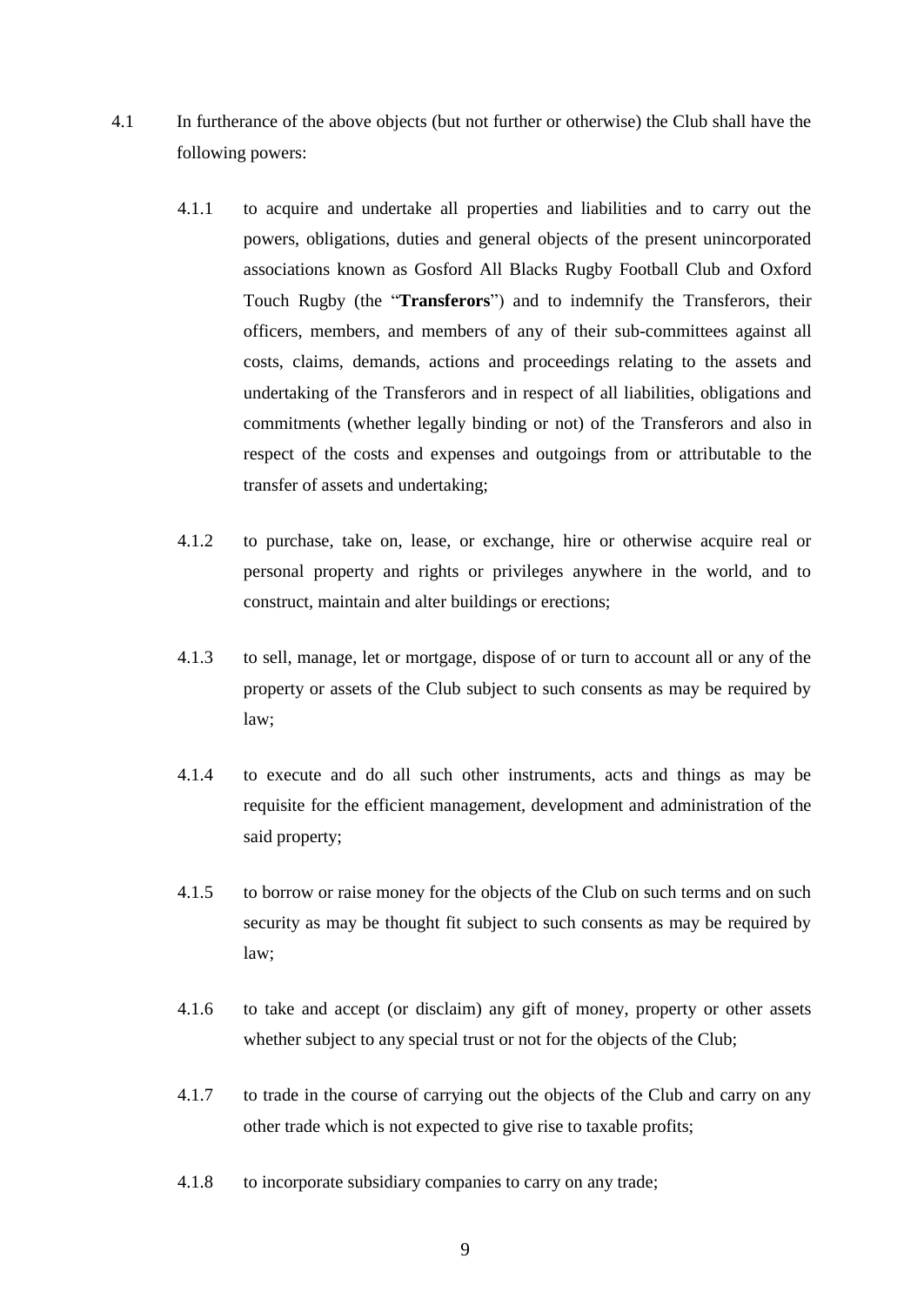- 4.1.9 to print and publish any newspapers, periodicals, books, articles or leaflets;
- 4.1.10 to raise funds and organise appeals and invite and receive contributions from any person or persons whatsoever by way of subscription, donation and otherwise;
- 4.1.11 to draw, make, accept, endorse, discount, execute and issue promissory notes, bills, cheques and other instruments and to operate bank accounts;
- 4.1.12 to invest moneys of the Club not immediately required for its purposes in or upon such investments, securities or property as may be thought fit, subject nevertheless to such conditions (if any) and such consents (if any) as may for the time being be imposed or required by law and subject also as hereinafter provided;
- 4.1.13 to make any donations in cash or assets or establish or support or aid in the establishment or support of or constitute or lend money (with or without security) to or for any charities or other clubs registered as community amateur sports clubs which are for the benefit of the Club or any part thereof;
- 4.1.14 subject to Article [5,](#page-11-0) to engage and pay any person or persons whether on a full or part time basis or whether as consultant or employee, to supervise, organise, carry on the work of and/or advise the Club;
- 4.1.15 subject to the provisions of Article 5 hereof, to make any reasonable and necessary provision for the payment of pensions and superannuation to or on behalf of employees or former employees and their spouses and dependants;
- 4.1.16 to amalgamate with any companies, institutions, societies or associations which shall have objects altogether or mainly similar to those of the Club or which are for the benefit of the Club or any part thereof and prohibit payment of any dividend or profit to and the distribution of any of their assets amongst their members at least to the same extent as such payments or distributions are prohibited by these Articles of Association;
- 4.1.17 to pay out of funds of the Club the costs, charges and expenses of and incidental to the formation and registration of the Club;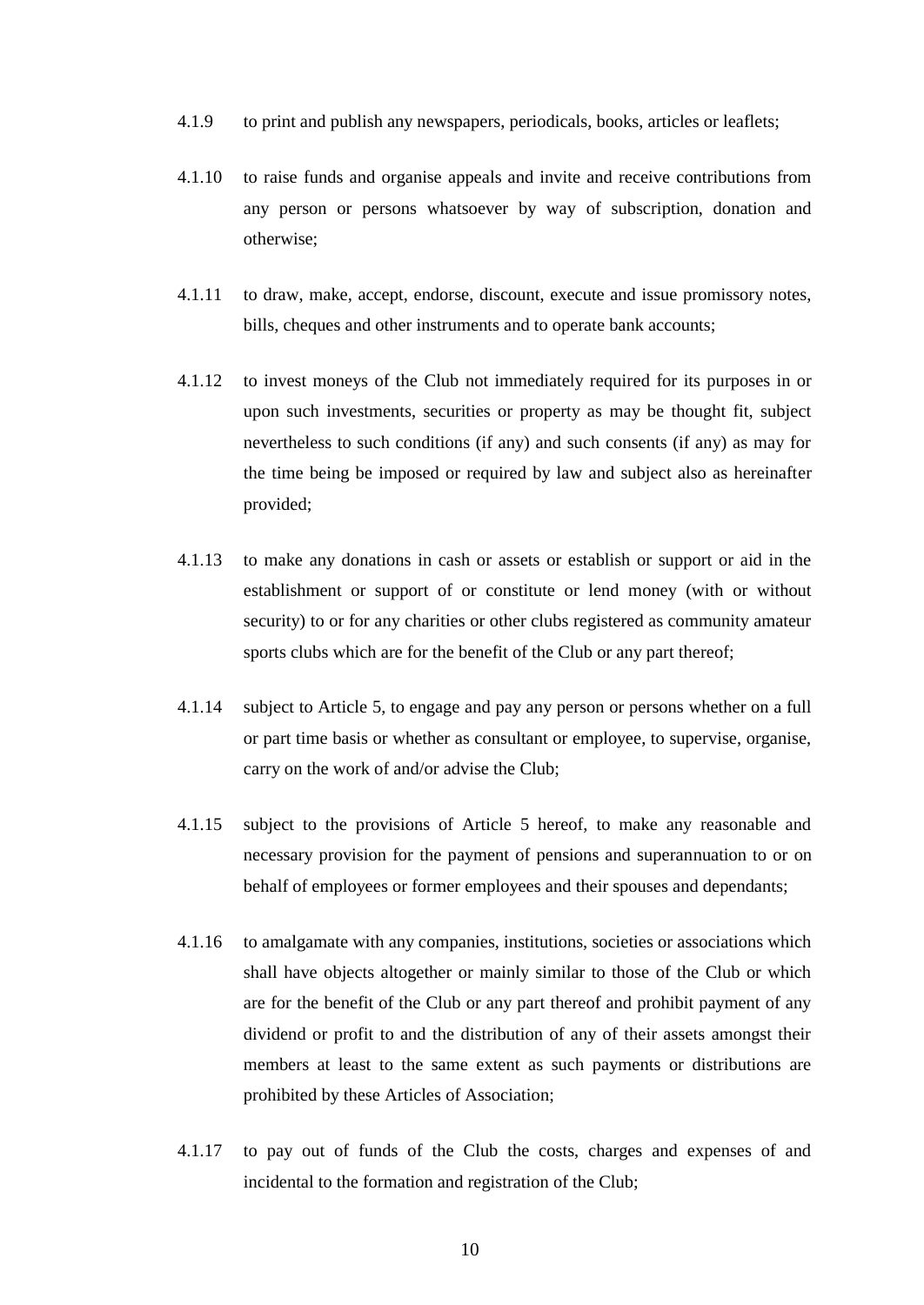- 4.1.18 to undertake and execute charitable trusts relating to the activities of the Club;
- 4.1.19 to make donations or offer support to rugby union clubs to support activities that further the Club's objects;
- <span id="page-11-1"></span>4.1.20 provide indemnity insurance to cover the liability of the directors which by virtue of any rule of law would otherwise attach to them in respect of any negligence, default, breach of trust or breach of duty of which they may be guilty in relation to the Club, including without limitation any liability to make a contribution to the Club's assets as specified in section 214 of the Insolvency Act 1986 (wrongful trading), provided that any such insurance shall not extend to the provision of any indemnity for a person in respect of:
	- (i) any act or omission which he or she knew to be a breach of trust or breach of duty or which was committed by him or her in reckless disregard to whether it was a breach of trust or breach of duty or not;
	- (ii) any liability incurred by him or her in defending any criminal proceedings in which he or she is convicted of an offence arising out of any fraud or dishonesty, or wilful or reckless misconduct by him or her; or
	- (iii) in relation to any liability to make a contribution to the Club's assets as specified in section 214 of the Insolvency Act 1986, any liability to make such a contribution where the basis of the director's liability is his or her knowledge prior to the insolvent liquidation of the Club (or reckless failure to acquire that knowledge) that there was no reasonable prospect that the Club would avoid going into insolvent liquidation;
- 4.1.21 to do all such other lawful things as may further the attainment of the objects of the Club or any of them.

## <span id="page-11-0"></span>**5. LIMITATION OF PRIVATE BENEFIT**

5.1 The income and property of the Club shall be applied solely towards the promotion of the Objects.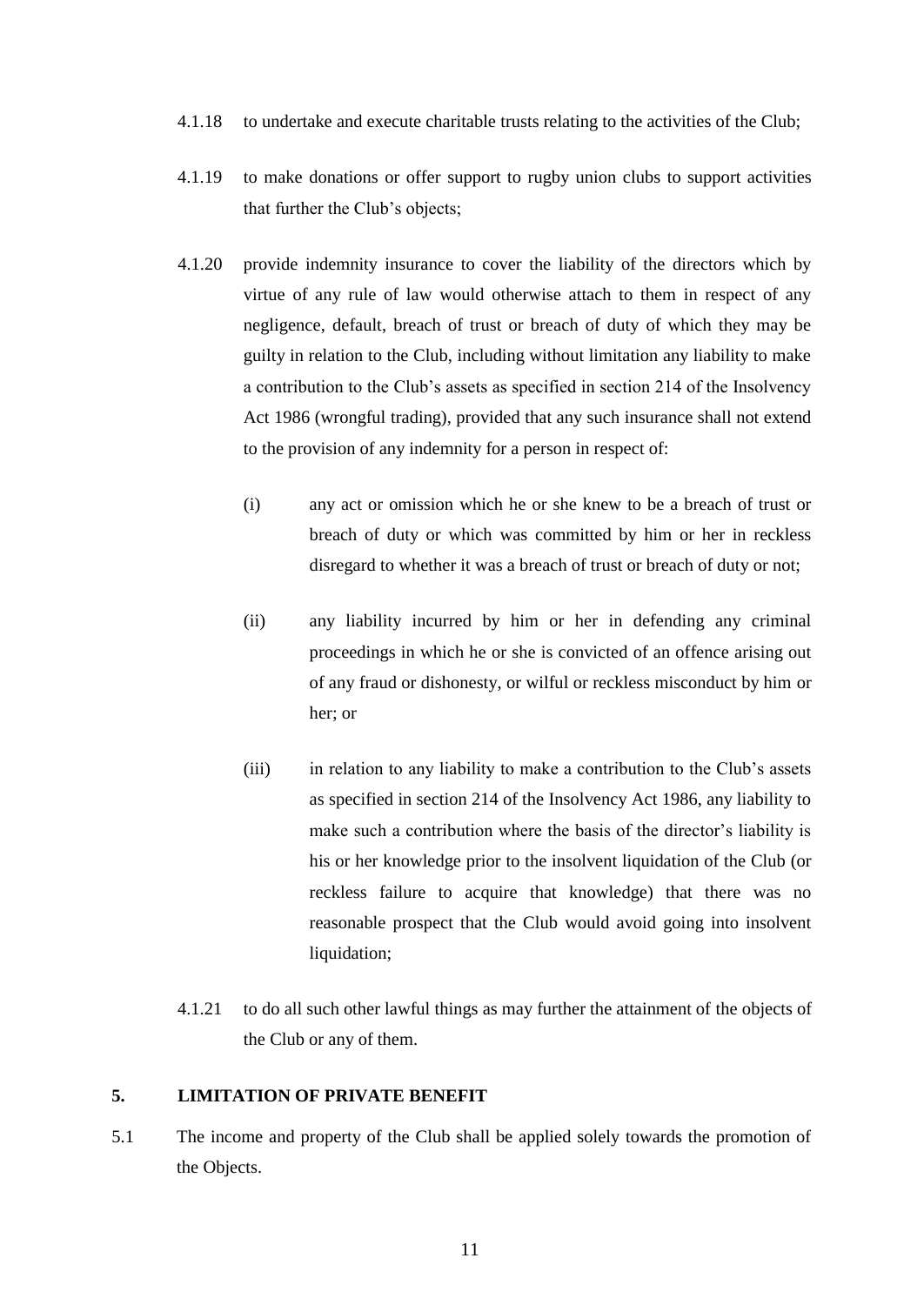#### *Permitted benefits to members*

- 5.2 Except as provided below no part of the income and property of the Club may be paid or transferred directly or indirectly, by way of distribution, bonus or otherwise by way of profit to the members of the Club and no director may receive any remuneration or other benefit in money, or money's worth from the Club. This shall not prevent any payment in good faith by the Club of:
	- 5.2.1 reasonable and proper remuneration to any member for any goods or services supplied to the Club (including services performed by the member under a contract of employment with the Club), provided that if such member is a director Articles [5.3](#page-12-0) and [5.5](#page-14-2) shall apply;
	- 5.2.2 interest at a reasonable and proper rate on money lent by any member to the Club; and
	- 5.2.3 any reasonable and proper rent for premises let by any member to the Club.

#### *Permitted benefits to directors and Connected Persons*

- <span id="page-12-0"></span>5.3 Unless the payment is permitted by Article 5.4 no director may:
	- 5.3.1 sell goods, services or any interest in land to the Club;
	- 5.3.2 be employed by, or receive any remuneration from, the Club; or
	- 5.3.3 receive any other financial benefit from the Club.
- <span id="page-12-2"></span><span id="page-12-1"></span>5.4 A director may receive the following benefits from the Club:
	- 5.4.1 a director may be reimbursed by the Club for, or may pay out of the Club's property, reasonable expenses properly incurred by him or her when acting on behalf of the Club;
	- 5.4.2 a director or Connected Person may be paid reasonable and proper remuneration by the Club for any goods or services supplied to the Club on the instructions of the directors (excluding the service of acting as director and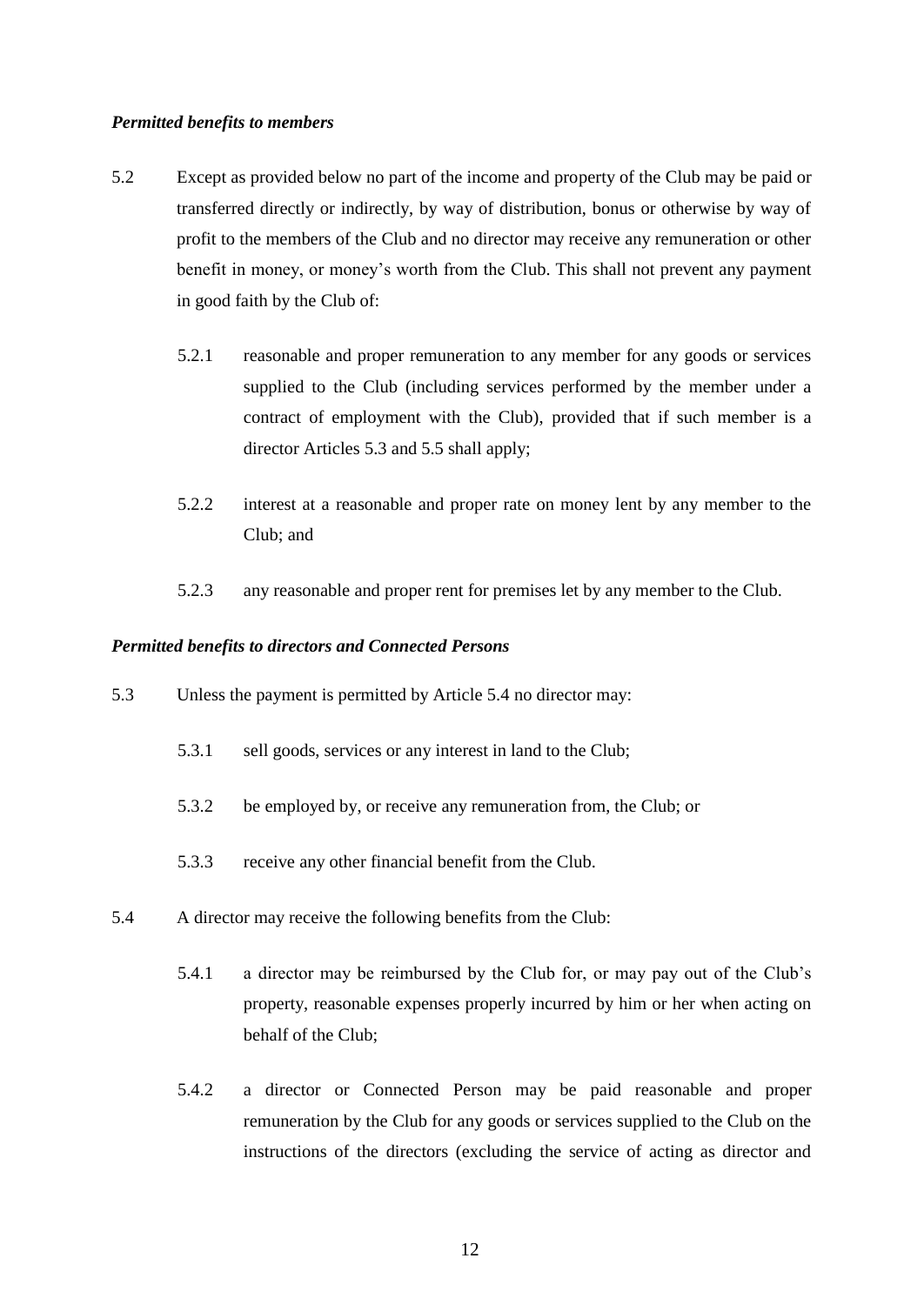services performed by a director under a contract of employment with the Club) provided that:

- (i) if such person is a director the procedure described in Article [17.4](#page-19-1) (Conflicts of Interest) must be followed in considering the appointment of the director and in relation to any other decisions regarding the remuneration authorised by this provision;
- (ii) if such person is a Connected Person the procedure described in Article [17.4](#page-19-1) (Conflicts of Interest) must be followed by the relevant director in relation to any decisions regarding such Connected Person; and
- (iii) this provision may not apply to more than half of the directors in any financial year (and for these purposes such provision shall be treated as applying to a director if it applies to a person who is a Connected Person in relation to that director);
- 5.4.3 a director or Connected Person may receive interest at a reasonable and proper rate on money lent to the Club;
- 5.4.4 a director or Connected Person may receive reasonable and proper rent for premises let to the Club;
- 5.4.5 the Club may pay reasonable and proper premiums in respect of indemnity insurance effected in accordance with Article [4.1.20;](#page-11-1)
- 5.4.6 a director or other officer of the Club may receive payment under an indemnity from the Club in accordance with the indemnity provisions set out at Article [47;](#page-37-1) and
- 5.4.7 a director or Connected Person may receive or retain any payments authorised in Writing by the Charity Commission.
- 5.4.8 In Articles [5.3](#page-12-0) and [5.4](#page-12-1) references to the Club shall be read as references to the Club and/or any Subsidiary Company provided that in relation to services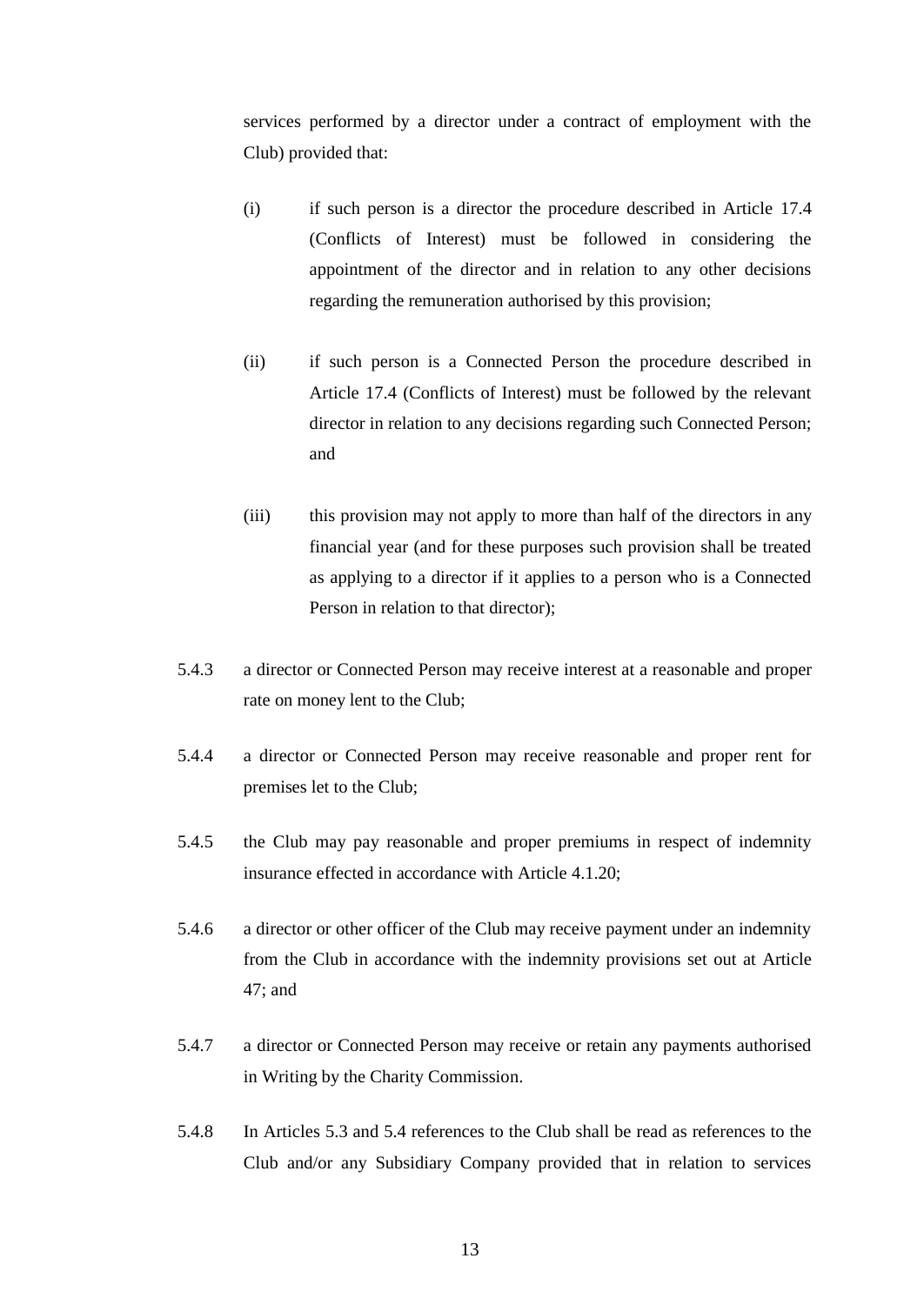supplied to a Subsidiary Company the words in Article [5.4.2](#page-12-2) "(excluding the service of acting as director and services performed by a director under a contract of employment with the Club)" shall be treated as though they read "(excluding the service of acting as director but including other services by any person performed under a contract of employment with any Subsidiary Company)".

<span id="page-14-2"></span>5.5 For any transaction authorised by Article [5.4,](#page-12-1) the director's duty (arising under the Companies Act 2006) to avoid a conflict of interest with the Club shall be disapplied provided the relevant provisions of Article [5.4](#page-12-1) have been complied with.

#### <span id="page-14-0"></span>**6. LIABILITY OF MEMBERS**

- 6.1 The liability of each member is limited to  $\pounds$ 1, being the amount that each member undertakes to contribute to the assets of the Club in the event of its being wound up while he is a member or within one year after he ceases to be a member, for any of the items set out in Article [6.2.](#page-14-3)
- <span id="page-14-3"></span>6.2 The items for which the members undertake to contribute are:
	- 6.2.1 payment of the Club's debts and liabilities contracted before he ceases to be a member;
	- 6.2.2 payment of the costs, charges and expenses of winding up; and
	- 6.2.3 adjustment of the rights of the contributories among themselves.

# **PART 2 DIRECTORS**

### **DIRECTORS' POWERS AND RESPONSIBILITIES**

## <span id="page-14-1"></span>**7. DIRECTORS' GENERAL AUTHORITY**

7.1 Subject to these Articles, any Rules made pursuant to them and the Companies Acts, the Board is responsible for the management of the Club's business, for which purpose it may exercise all the powers of the Club.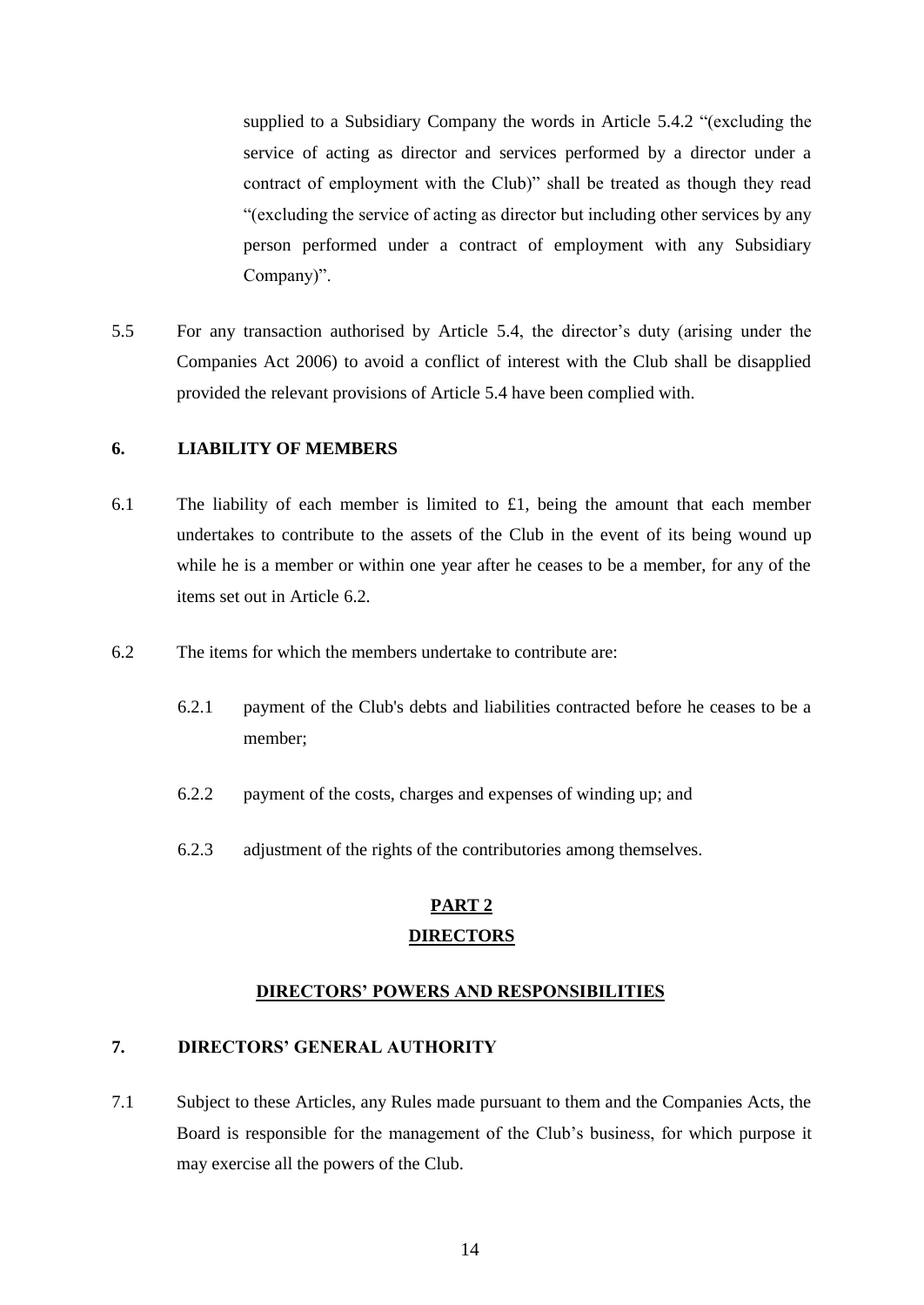7.2 No Rule made by the Club in general meeting pursuant to Article [48](#page-37-2) shall invalidate any prior act of the Board which would have been valid if such Rule had not been made.

### <span id="page-15-0"></span>**8. DIRECTORS MAY DELEGATE**

- <span id="page-15-2"></span>8.1 Subject to these Articles, the Board may delegate any of the powers which are conferred on it under these Articles:
	- 8.1.1 to such person or committee;
	- 8.1.2 by such means (including by power of attorney);
	- 8.1.3 to such an extent;
	- 8.1.4 in relation to such matters or territories; and
	- 8.1.5 on such terms and conditions;

in each case as it thinks fit.

- 8.2 All acts and proceedings delegated under Article [8.1](#page-15-2) shall be reported to the Board in due course.
- 8.3 If the Board so specifies, any such delegation may authorise further delegation of the Board's powers by any person to whom they are delegated.
- 8.4 The Board may revoke any delegation in whole or part, or alter its terms and conditions.

### <span id="page-15-1"></span>**9. COMMITTEES**

- 9.1 Committees to which the Board delegates any of its powers must follow procedures which are based as far as they are applicable on those provisions of these Articles which govern the taking of decisions by the Board.
- 9.2 The Board may make rules of procedure for all or any committees, which prevail over rules derived from these Articles if they are not consistent with them.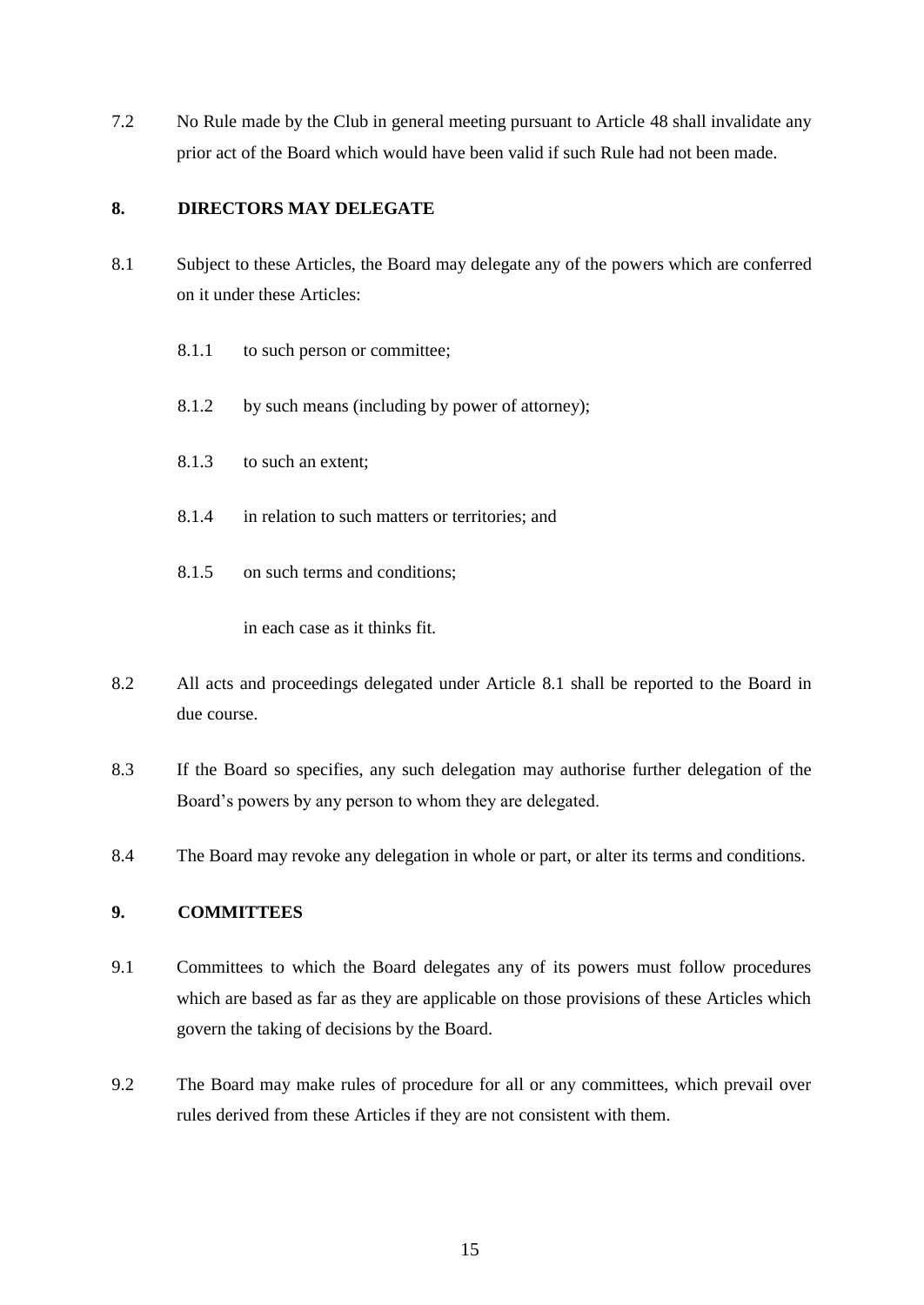9.3 The quorum for meetings of any committee formed pursuant to the provisions of the Articles shall be three.

## **DECISION-MAKING BY DIRECTORS**

### <span id="page-16-0"></span>**10. DIRECTORS TO TAKE DECISIONS COLLECTIVELY**

Any decision of the Board must be either a majority decision or a decision taken in accordance with Article [11.](#page-16-1)

# <span id="page-16-1"></span>**11. UNANIMOUS DECISIONS**

- 11.1 A decision of the Board is taken in accordance with this Article when all eligible directors indicate to each other by any means that they share a common view on a matter.
- 11.2 Such a decision may take the form of a resolution in writing, copies of which have been signed by each eligible director or to which each eligible director has otherwise indicated agreement in writing.
- 11.3 References in this Article to eligible directors are to directors who would have been entitled to vote on the matter had it been proposed as a resolution at a meeting of the Board.
- 11.4 A decision may not be taken in accordance with this Article if the eligible directors would not have formed a quorum at such a meeting.

# <span id="page-16-2"></span>**12. CALLING A MEETING OF THE BOARD**

- 12.1 The Board may meet together for the dispatch of business, adjourn and otherwise regulate their meetings as they think fit, provided that at least three such meetings shall be held in each year.
- 12.2 The Board shall report on their activities to the members at the annual general meeting.
- 12.3 Any director may call a meeting of the Board by giving notice of the meeting to the directors or by directing the Secretary to give such notice.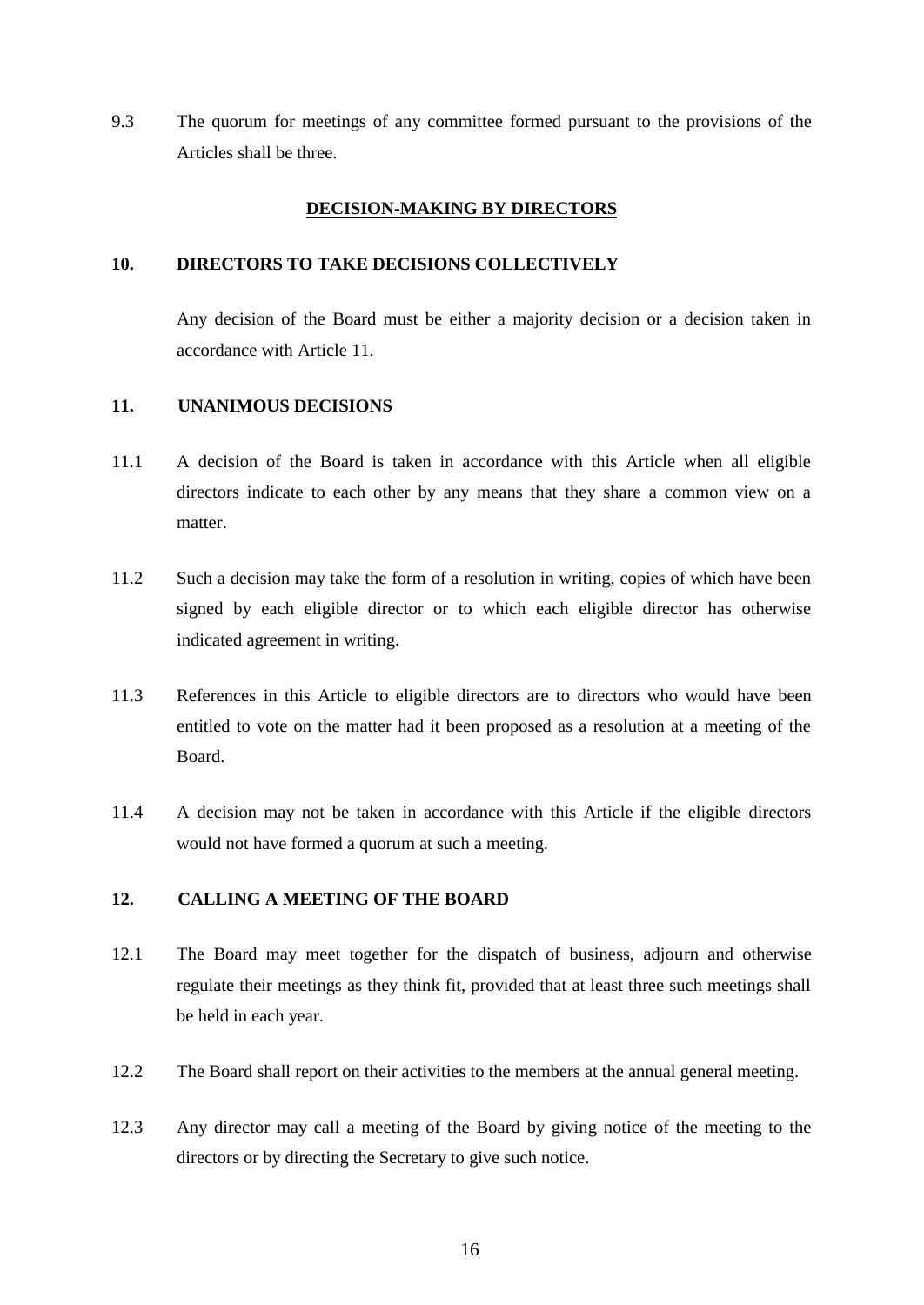- 12.4 Notice of any meeting of the Board must indicate:
	- 12.4.1 its proposed date and time;
	- 12.4.2 where it is to take place; and
	- 12.4.3 if it is anticipated that directors participating in the meeting will not be in the same place, how it is proposed that they should communicate with each other during the meeting.
- 12.5 Notice of a meeting of the Board must be given to each director, but need not be in writing. A director who is absent from Great Britain shall be entitled to notice of a meeting if he has provided a valid email address.

### <span id="page-17-0"></span>**13. PARTICIPATION IN MEETINGS OF THE BOARD**

- 13.1 Subject to these Articles, directors participate in a meeting of the Board, or part of a meeting of the Board, when:
	- 13.1.1 the meeting has been called and takes place in accordance with these Articles, and
	- 13.1.2 they can each communicate to the others any information or opinions they have on any particular item of the business of the meeting.
- 13.2 In determining whether directors are participating in a meeting of the Board, it is irrelevant where any director is or how they communicate with each other.
- 13.3 If all the directors participating in a meeting of the Board are not in the same place, they may decide that the meeting is to be treated as taking place wherever any of them is.

### <span id="page-17-1"></span>**14. COMPOSITION OF THE BOARD AND QUORUM**

- 14.1 At a meeting of the Board, unless a quorum is participating, no proposal is to be voted on, except a proposal to call another meeting.
- 14.2 The quorum for meetings of the Board may be fixed from time to time by a decision of the directors, but it must never be less than two, and unless otherwise fixed it is two.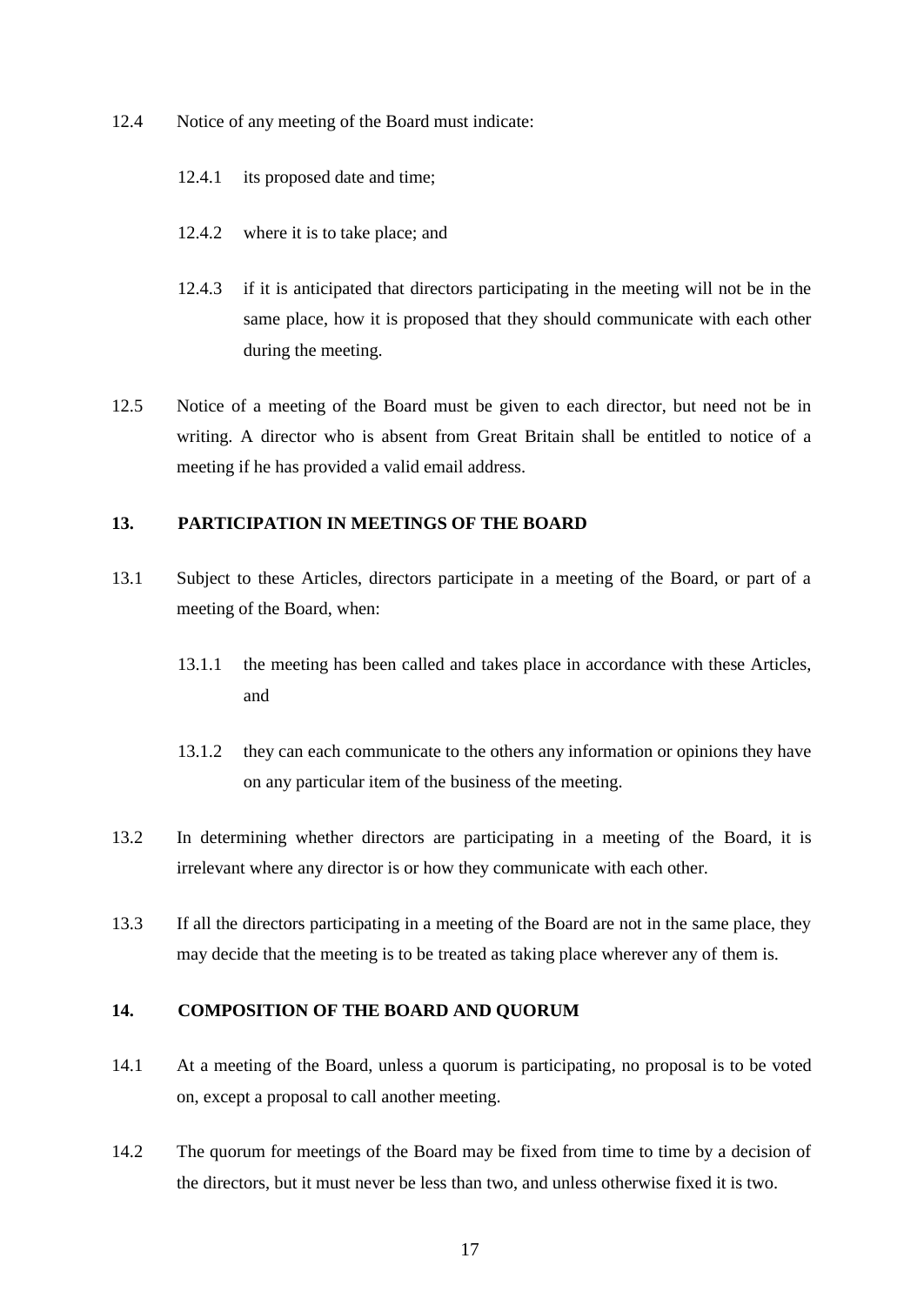- 14.3 Subject to Article [14.4,](#page-18-3) the Board may act notwithstanding any vacancy in their body.
- <span id="page-18-3"></span>14.4 If the total number of directors for the time being is less than the quorum required, the directors must not take any decision other than a decision:
	- 14.4.1 to fill a casual vacancy arising among the directors in accordance with Article [29;](#page-26-0) or
	- 14.4.2 to call a general meeting so as to enable the members to fill a casual vacancy arising among the directors; or
	- 14.4.3 to admit members to the Club.

#### <span id="page-18-0"></span>**15. CHAIRING OF MEETINGS OF THE BOARD**

- 15.1 The Chairman shall be chairman of the Board. The Chairman shall preside as chairman at all meetings of the Board at which he shall be present.
- 15.2 If at any meeting the Chairman is not present within fifteen minutes after the time appointed for holding the meeting or he is not willing to preside, the members of the Board present shall choose one of their number to be chairman of the meeting. The person so appointed for the time being is known as the chairman.

### <span id="page-18-1"></span>**16. CASTING VOTE**

- <span id="page-18-4"></span>16.1 If the numbers of votes for and against a proposal are equal, the Chairman or other director chairing the meeting of the Board has a casting vote.
- 16.2 Article [16.1](#page-18-4) shall not apply to give a casting vote to the Chairman or other director chairing the meeting (as appropriate) if, in accordance with these Articles, the Chairman or other director is not to be counted as participating in the decision-making process for quorum or voting purposes.

### <span id="page-18-2"></span>**17. CONFLICTS OF INTEREST**

17.1 Whenever a director finds himself or herself in a situation that is reasonably likely to give rise to a Conflict of Interest, he or she must declare his or her interest to the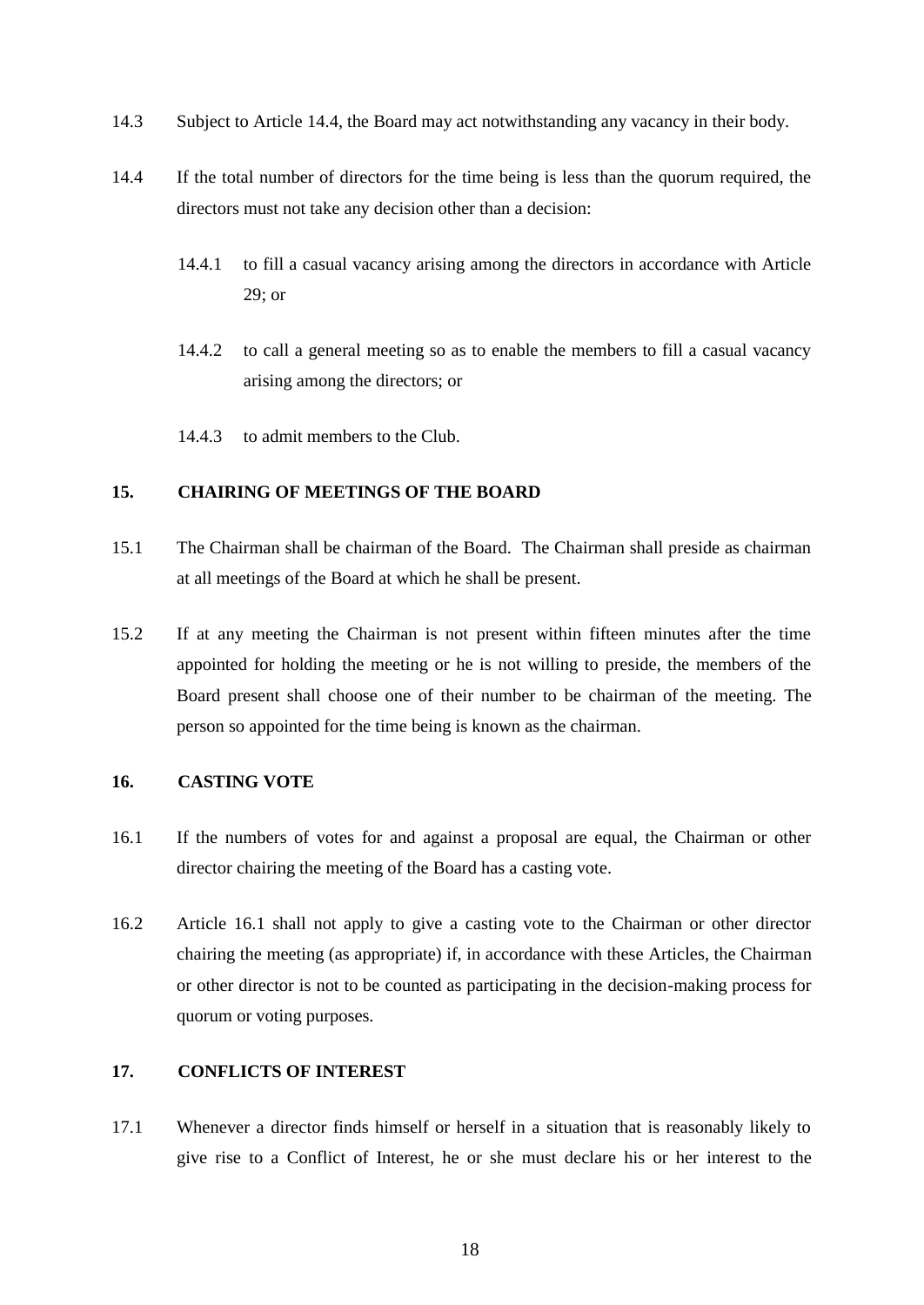directors unless, or except to the extent that, the other directors are or ought reasonably to be aware of it already.

- 17.2 If any question arises as to whether a director has a Conflict of Interest, the question shall be decided by a majority decision of the other directors.
- <span id="page-19-3"></span>17.3 Whenever a director has a Conflict of Interest, either in relation to a matter to be discussed at a meeting or a decision to be made in accordance with Article [10:](#page-16-0)
	- 17.3.1 if the Conflict of Interest relates to a benefit permitted under Article [5.4](#page-12-1) as it applies by virtue of Article [5.5,](#page-14-2) then the director must comply with Article [17.4;](#page-19-1)
	- 17.3.2 for all other Conflicts of Interest, either the director must comply with Article [17.4](#page-19-1) or authorisation must be given by the unconflicted directors under Article [18.1.](#page-19-2)
- <span id="page-19-1"></span>17.4 If a director with a Conflict of Interest is required to comply with Article [17.3](#page-19-3) he or she must:
	- 17.4.1 remain only for such part of the meeting as in the view of the other directors is necessary to inform the debate;
	- 17.4.2 not be counted in the quorum for that part of the meeting; and
	- 17.4.3 withdraw during the vote and have no vote on the matter.
- 17.5 When a director has a Conflict of Interest which he or she has declared to the directors, he or she shall not be in breach of his or her duties to the Club by withholding confidential information from the Club if to disclose it would result in a breach of any other duty or obligation of confidence owed by him or her.

# <span id="page-19-0"></span>**18. DIRECTORS' POWER TO AUTHORISE A CONFLICT OF INTEREST**

<span id="page-19-2"></span>18.1 The directors have power to authorise a director to be in a position of Conflict of Interest provided: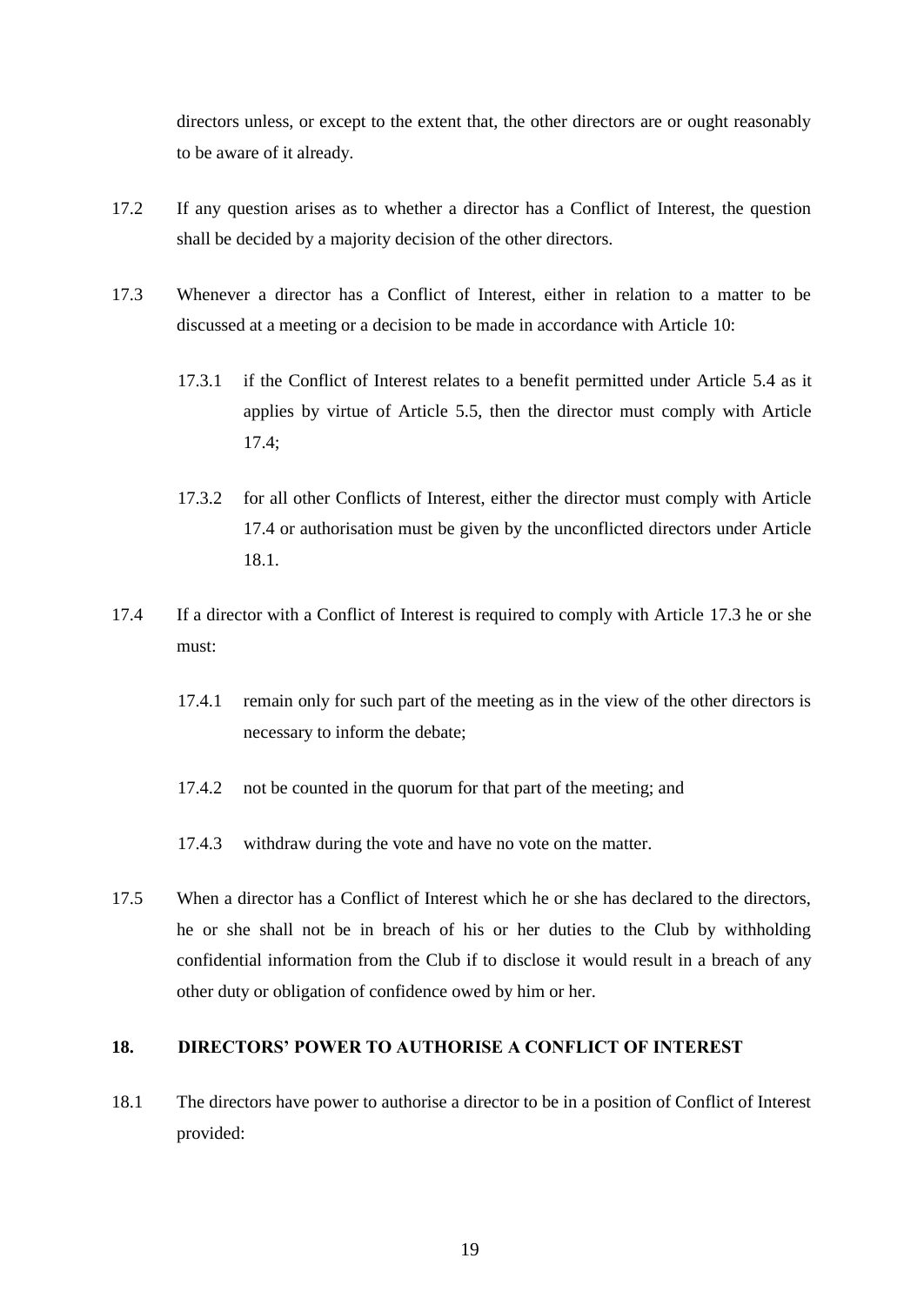- 18.1.1 this power cannot be used to authorise a Conflict of Interest arising from a benefit permitted under Article [5.4](#page-12-1) as it applies by virtue of Article [5.5;](#page-14-2)
- 18.1.2 in relation to the decision to authorise a Conflict of Interest, the conflicted director must comply with Article [17.4;](#page-19-1)
- 18.1.3 in authorising a Conflict of Interest, the directors can decide the manner in which the Conflict of Interest may be dealt with and, for the avoidance of doubt, they can decide that the director with a Conflict of Interest can participate in a vote on the matter and can be counted in the quorum;
- 18.1.4 the decision to authorise a Conflict of Interest can impose such terms as the directors think fit and is subject always to their right to vary or terminate the authorisation; and
- 18.1.5 nothing in this Article [18](#page-19-0) shall have the effect of allowing the directors to authorise a benefit that is not permitted in accordance with Article [5.](#page-11-0)
- 18.2 If a matter, or office, employment or position, has been authorised by the directors in accordance with Article [18.1](#page-19-2) then, even if he or she has been authorised to remain at the meeting by the other directors, the director may absent himself or herself from meetings of the directors at which anything relating to that matter, or that office, employment or position, will or may be discussed.
- 18.3 A director shall not be accountable to the Club for any benefit which he or she derives from any matter, or from any office, employment or position, which has been authorised by the directors in accordance with Article [18.1](#page-19-2) (subject to any limits or conditions to which such approval was subject).

#### <span id="page-20-0"></span>**19. RECORDS OF DECISIONS TO BE KEPT**

19.1 The Board must ensure that the Club keeps a record, in writing, for at least 10 years from the date of the decision recorded, of every unanimous or majority decision taken by the Board and by the Club at general meeting.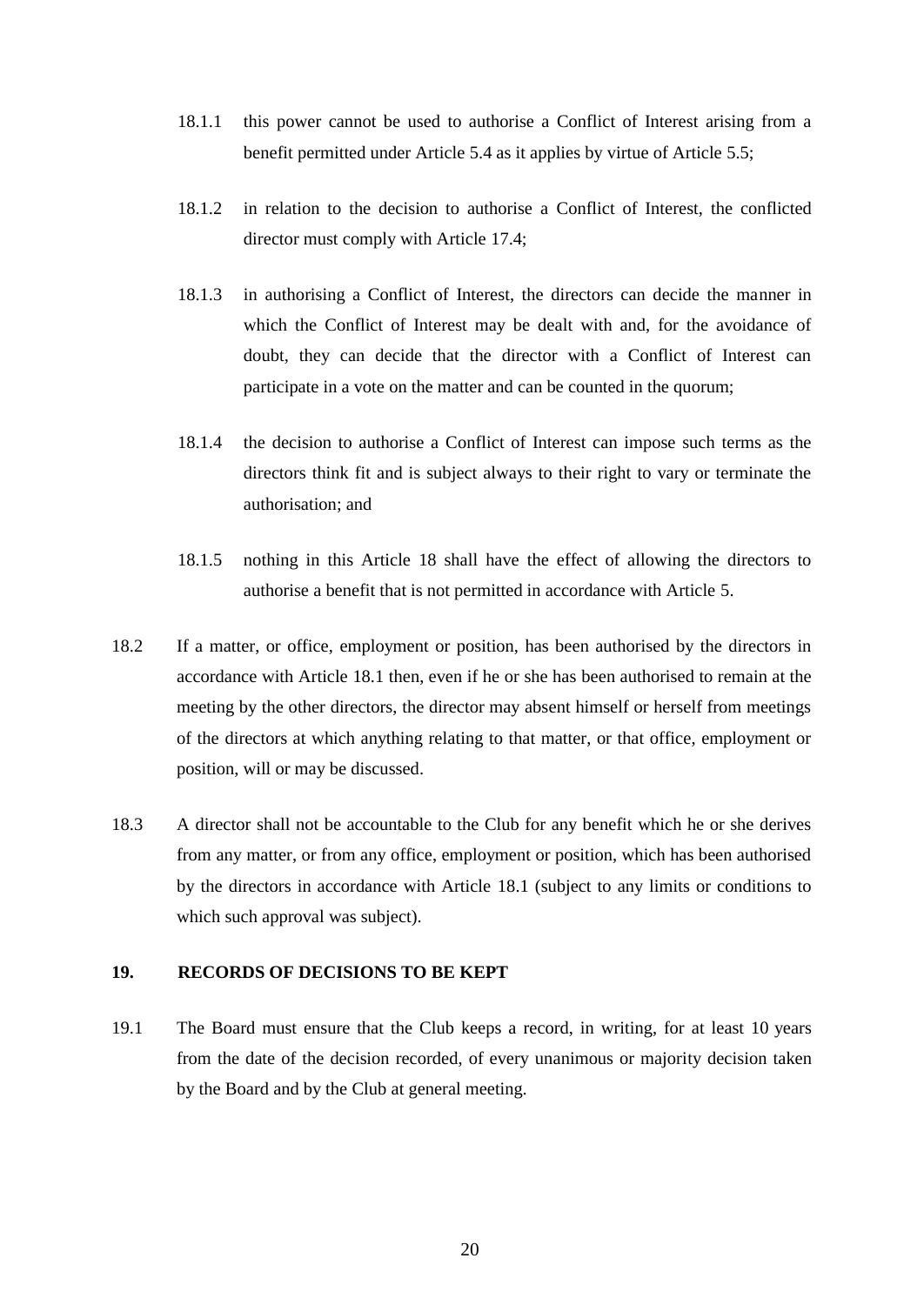- 19.2 Any such records, if purporting to be signed by the chairman of such meeting, or by the chairman of the next succeeding meeting, shall be sufficient evidence without any further proof of the facts therein stated.
- 19.3 Any such records shall be circulated to all members of the Board.

#### <span id="page-21-0"></span>**20. DIRECTORS' DISCRETION TO MAKE FURTHER RULES**

- 20.1 The Board shall have the power to make, vary and revoke the Rules including, but not limited to, Rules:
	- 20.1.1 setting out different categories of membership of the Club;
	- 20.1.2 setting out the criteria for admission to membership of the Club for the different categories of members;
	- 20.1.3 creating policies, rules, regulations, standing orders and/or bye-laws for the better administration of the Club and to regulate the function, role and operation of committees to assist the board in the better administration of the Club;
	- 20.1.4 setting or adopting such other rules, regulations or policies, including for example safeguarding and equality policies, as the board thinks fit; and
	- 20.1.5 in relation to licensable activities of the Club,

provided that nothing in those Rules shall prejudice the Club's status as a charity and provided that the said Rules shall be consistent with these Articles and the Companies Acts.

### **APPOINTMENT OF DIRECTORS**

#### <span id="page-21-1"></span>**21. METHODS OF APPOINTING DIRECTORS**

- 21.1 The number of directors shall be not less than five and shall be subject to a maximum of twelve.
- 21.2 Subject to Part 3 of these Articles and Article [28,](#page-25-2) the Board of directors shall comprise: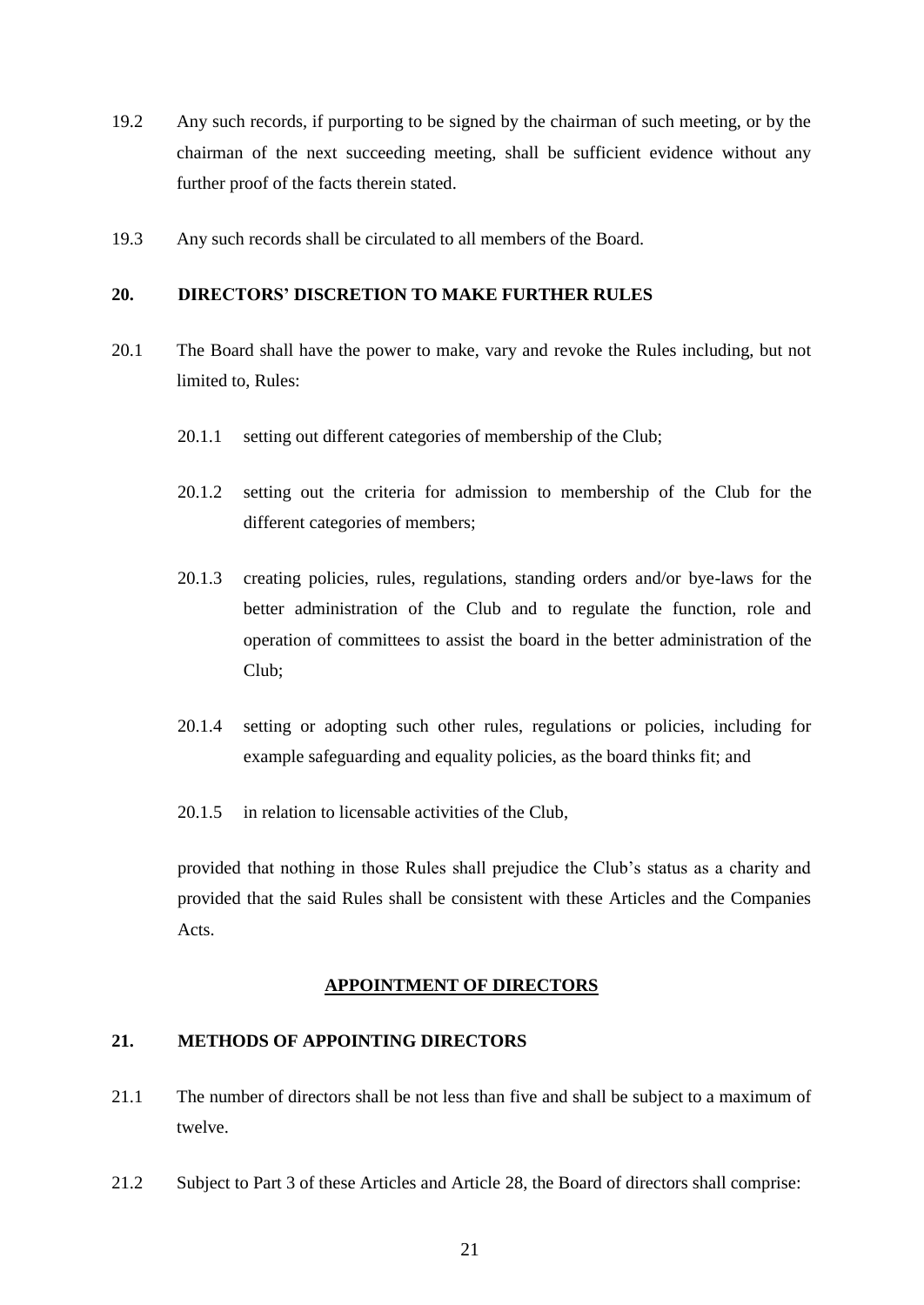#### 21.2.1 the President;

- 21.2.2 the Chairman;
- 21.2.3 the Secretary;
- 21.2.4 the Treasurer (to be appointed in accordance with Article 27.2);
- 21.2.5 the Safeguarding Officer (to be appointed in accordance with Article 27.2);
- 21.2.6 the Audit and Governance lead (to be appointed in accordance with Article 27.2);
- <span id="page-22-1"></span>21.2.7 four Elected directors, which shall be made up of a representative from each of the Senior, Ladies, Touch Rugby and Youth sections to be nominated by those sections and appointed by the Board; and
- 21.2.8 such other persons (if any) as the Board may from time to time in its sole discretion appoint to the Board in accordance with Article 27.4, provided that the total number of directors at any one time shall not exceed the maximum number (if any) fixed by these Articles. Any persons so appointed, shall be entitled to vote at the meetings of the Board.
- 21.3 The Board may at its discretion award honoraria to such persons as it thinks fit provided that the provisions of Article [5](#page-11-0) are complied with.
- 21.4 All acts carried out in good faith at any meeting of the Board or of any sub-committee, or by any person acting as a director, shall, notwithstanding it be afterwards discovered that there was some defect in the appointment or continuance in office of any such person be as valid as if every such person had been duly appointed or had duly continued in office.

## <span id="page-22-0"></span>**22. ELECTED DIRECTORS**

At the annual general meeting each year, the Elected directors due to retire shall retire and shall be eligible for re-election in accordance with these Articles. The election for the office of Elected directors shall be conducted in accordance with Article [28.](#page-25-2) An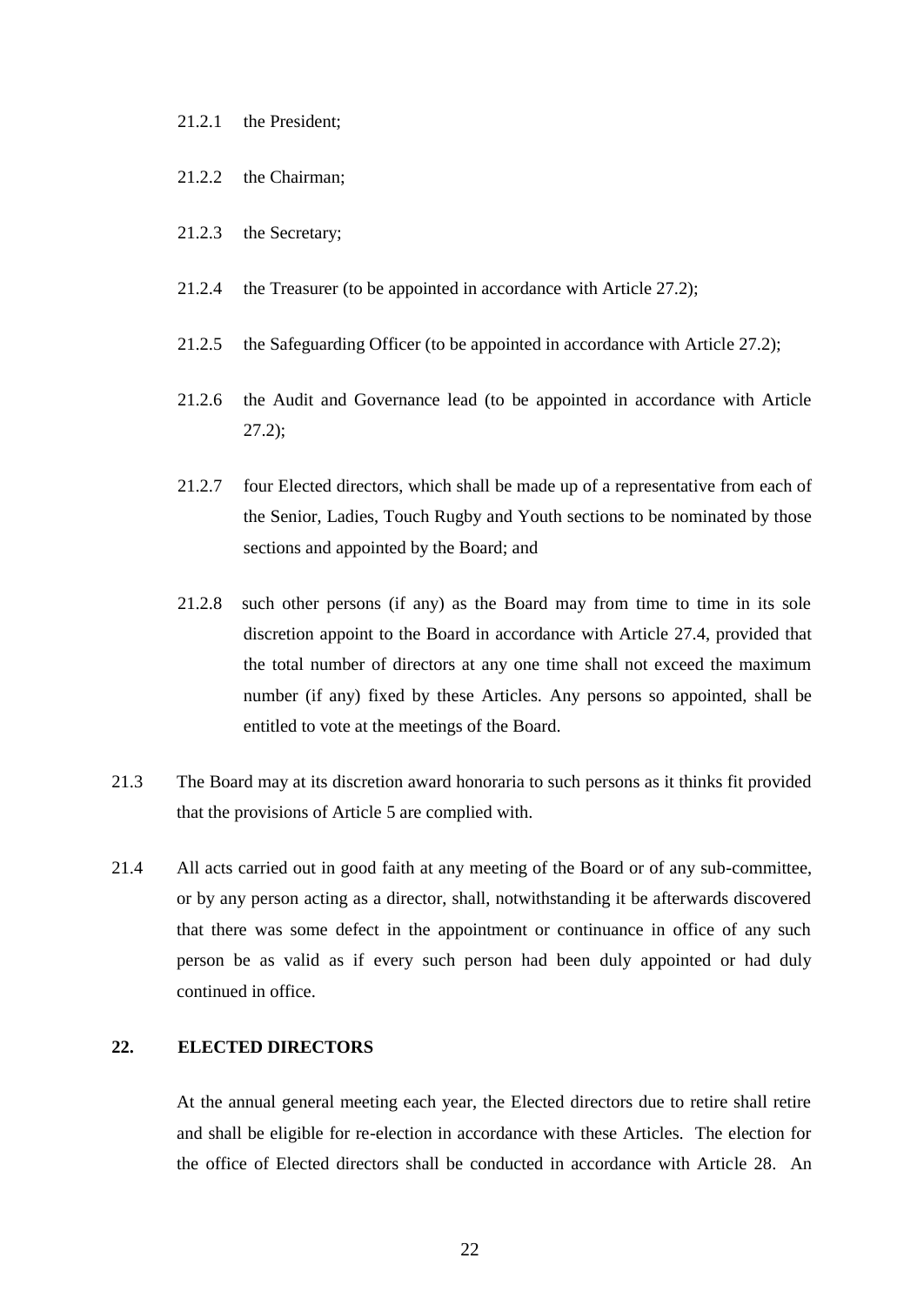Elected director so elected shall hold office from the annual general meeting at which he is elected, until the annual general meeting in the first year following his election at which meeting he shall retire but may be re-elected for a further one-year term.

#### <span id="page-23-0"></span>**23. TERMINATION OF DIRECTOR'S APPOINTMENT**

- 23.1 Without prejudice to the provisions of Section 168 of the 2006 Act, a person shall cease to be a director of the Club as soon as:
	- 23.1.1 that person is disqualified under the Charities Act 1993 from acting as a trustee of a charity;
	- 23.1.2 that person ceases to be a director by virtue of any provision of the Companies Act 2006 or is prohibited from being a director by law;
	- 23.1.3 a bankruptcy order is made against that person;
	- 23.1.4 a composition is made with that person's creditors generally in satisfaction of that person's debts;
	- 23.1.5 a registered medical practitioner who is treating that person gives a written opinion to the Club stating that that person has become physically or mentally incapable of acting as a director and may remain so for more than three months;
	- 23.1.6 by reason of that person's mental health, a court makes an order which wholly or partly prevents that person from personally exercising any powers or rights which that person would otherwise have;
	- 23.1.7 that person shall without sufficient reason for more than three consecutive Board meetings have been absent without permission of the Board and all other members of the Board resolve that his office be vacated;
	- 23.1.8 that person is requested to resign by all the other members of the Board acting together;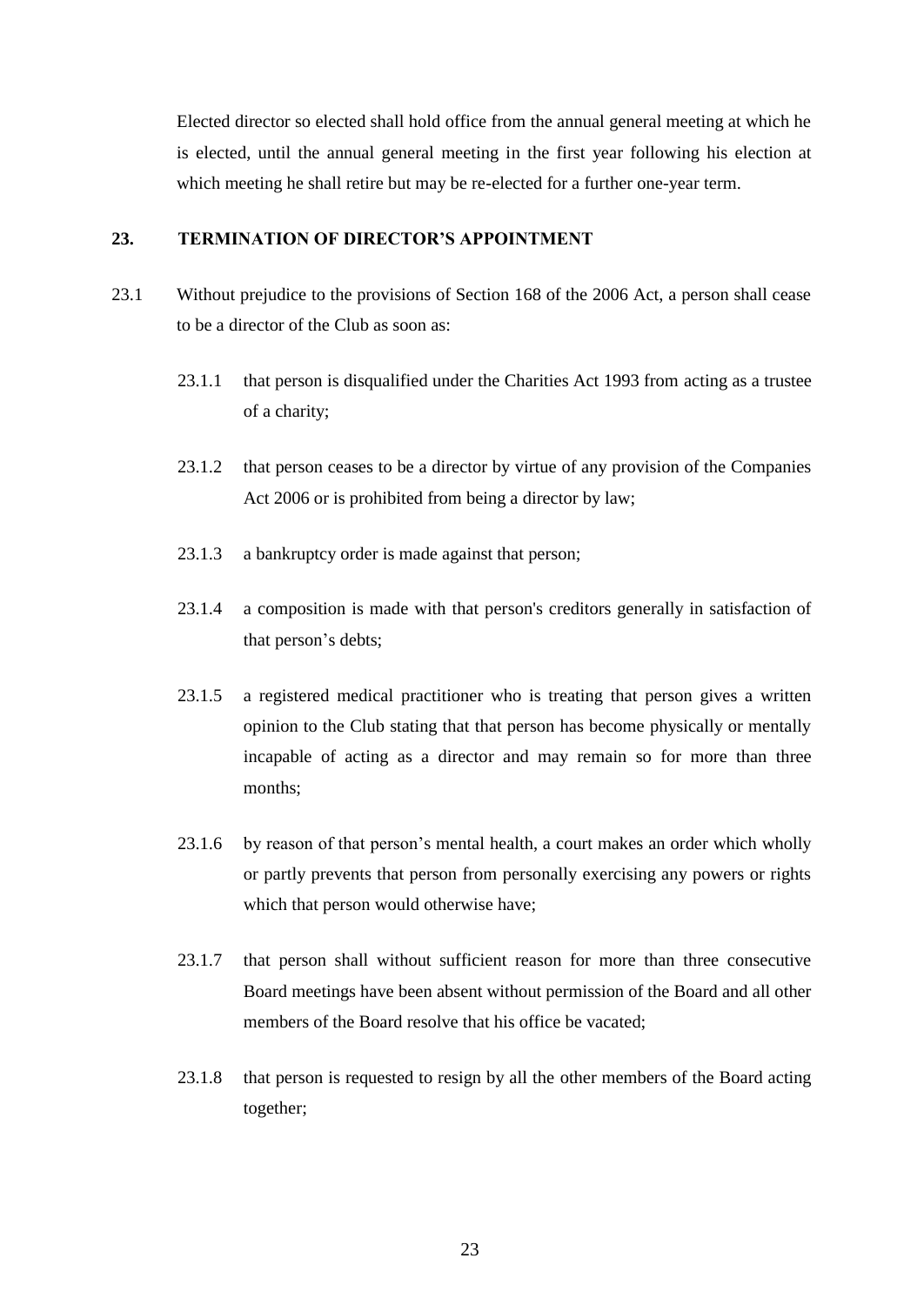- 23.1.9 being the President, Chairman, Secretary or Treasurer, that person ceases to be a the President, Chairman, Secretary or Treasurer;
- 23.1.10 that person ceases to be a member; or
- 23.1.11 notification is received by the Club from the director that the director is resigning from office, and such resignation has taken effect in accordance with its terms.
- 23.2 A President, Chairman, Secretary or Treasurer who is removed from office as a director of the Board for whatever reason shall be deemed to have resigned from office and the vacancy shall be filled in accordance with these Articles.

# **PART 3 APPOINTMENTS AND ELECTED POSITIONS**

### <span id="page-24-0"></span>**24. PRESIDENT**

- 24.1 The President shall be elected annually at the annual general meeting in accordance with Article 28 and shall hold office for a maximum period of four years subject to an extension of tenure of a maximum of two years with the approval of the Board. A period of at least three years must elapse before they shall be eligible to serve as a director for a further term.
- 24.2 The President shall be a director by virtue of his office and shall have such rights and privileges as the Voting Members in general meeting shall from time to time prescribe.

### <span id="page-24-1"></span>**25. CHAIRMAN**

- 25.1 The Chairman shall be elected annually at the annual general meeting in accordance with Article 28 and shall hold office for a maximum of three years subject to an extension of tenure of a maximum of two years with the approval of the Board. A period of at least three years must elapse before they shall be eligible to serve as a director for a further term;
- 25.2 The Chairman shall be a director by virtue of his office and shall have such rights and privileges as the Voting Members in general meeting shall from time to time prescribe.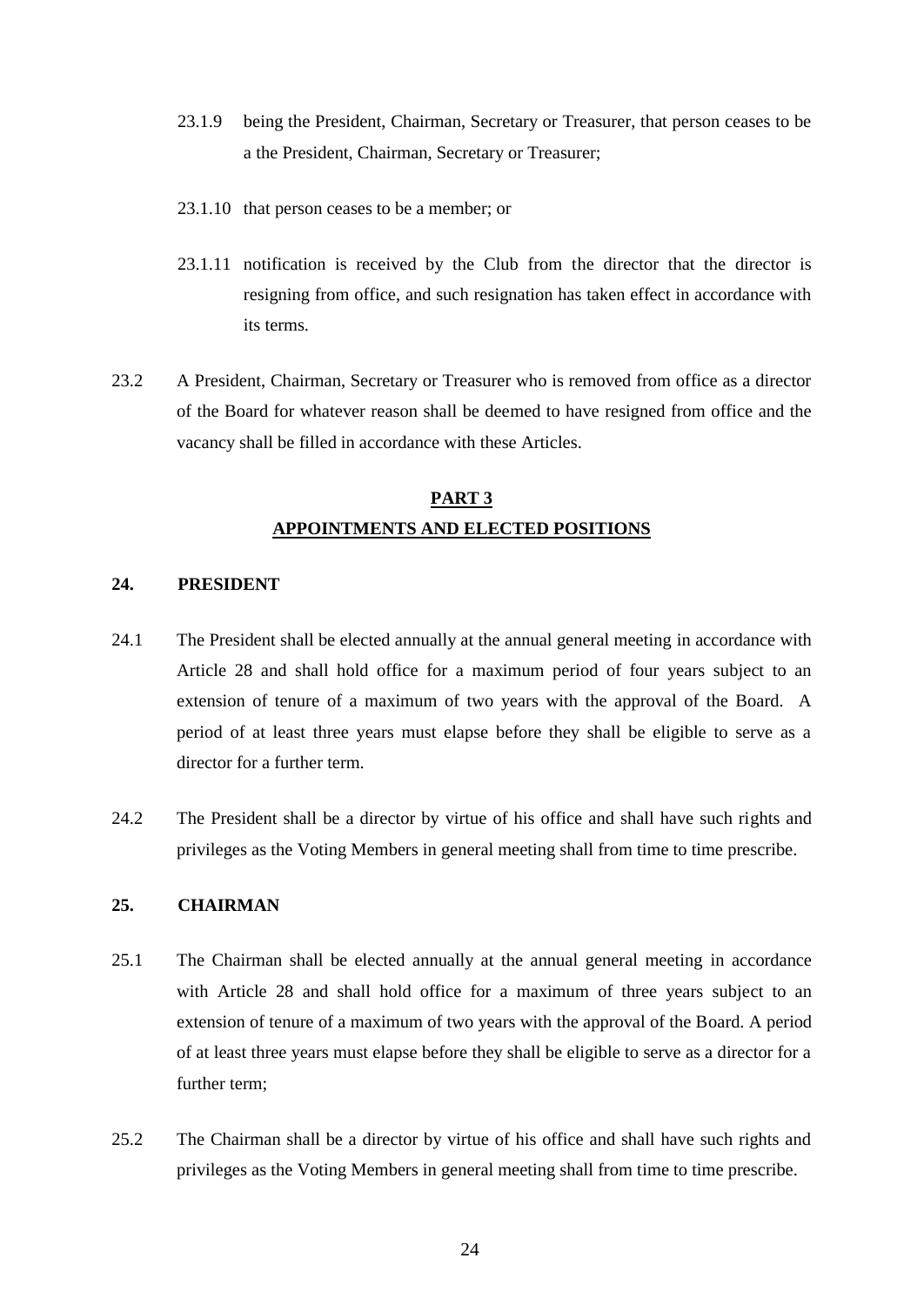#### <span id="page-25-0"></span>**26. SECRETARY**

- 26.1 The Secretary shall be elected annually at the annual general meeting in accordance with Article 28 and shall hold office for a maximum of three years subject to an extension of tenure of a maximum of two years with the approval of the Board. A period of at least three years must elapse before they shall be eligible to serve as a director for a further term;
- 26.2 The Secretary shall be a director by virtue of his office and shall have such rights and privileges as the Voting Members in general meeting shall from time to time prescribe.

### <span id="page-25-1"></span>**27. OTHER ELECTED POSITIONS**

- 27.1 The four Elected directors, made up in accordance with Article 21.2.7 above, shall be chosen annually by the sections and, subject to appointment by the Board, shall hold office for a maximum of three years subject to an extension of tenure for a maximum of three years with the approval of the Board. A period of at least three years must elapse before they shall be eligible to serve as a director for a further term;
- 27.2 The Treasurer, Safeguarding Officer and Audit and Governance Lead shall be appointed by the Board to serve for a term of three years and shall retire from office on the expiry of such term. The retiring Treasurer, Safeguarding Officer and Audit and Governance Lead shall be eligible for re-appointment by the Board for successive three year terms;
- 27.3 Save as otherwise provided in these Articles, the Board shall have the power from time to time and in its sole discretion to appoint additional persons as directors of the Company ("Co-opted Directors"). Any persons so appointed, shall hold office until the next annual general meeting where they must be re-elected by ordinary resolution of the members and if so re-elected, can serve as a director for a maximum term of three years.

#### <span id="page-25-2"></span>**28. ELECTIONS**

28.1 Any Voting Member may nominate another member to be the President, Chairman, Secretary or an Elected director. Any nomination must be made on the form prescribed from time to time by the Board. Any nomination must be seconded by another Voting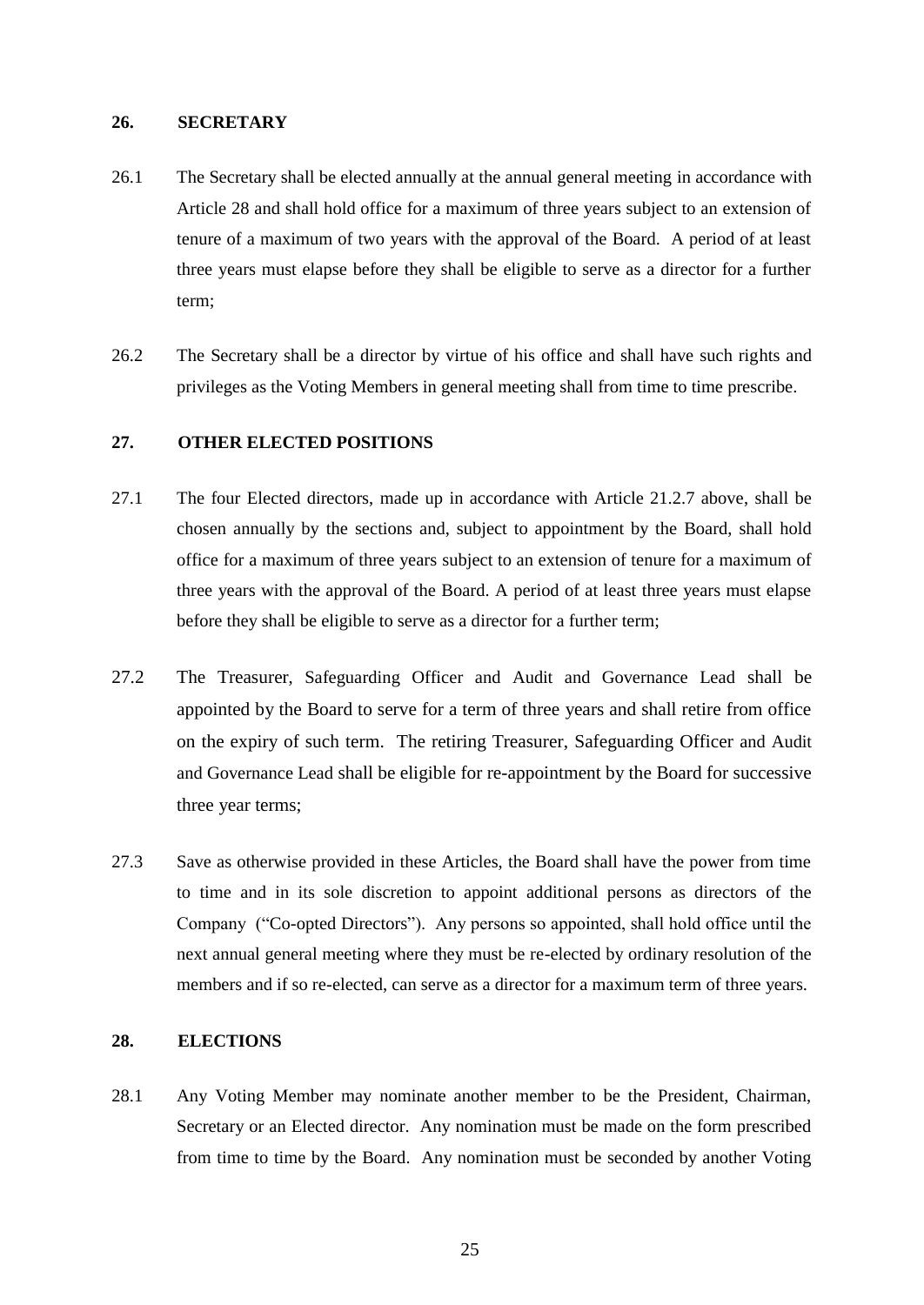Member. Voting Members may only nominate or second one candidate for each post and the form must be completed and returned to the Secretary not later than such date as the Board shall prescribe each year.

28.2 If there are the same number of candidates as there are vacancies for a post, those candidates shall be declared elected unopposed at the annual general meeting. In the event of there being more nominations than vacancies, there shall be an election at the annual general meeting as directed by the Board. The results of any such election must be announced at the annual general meeting by the Board.

### <span id="page-26-0"></span>**29. CASUAL VACANCIES**

- 29.1 A casual vacancy arising among the offices of President, Chairman, Vice-Chairman, Secretary or the Elected directors, may be filled either:
	- 29.1.1 by the Club in general meeting, provided always that the person appointed to fill the vacancy shall hold office until such time as the person he replaced was due to retire but shall be eligible for re-election in accordance with these Articles; or
	- 29.1.2 by the Board in accordance with Article 27.3, provided that the total number of directors at any one time shall not exceed the maximum number (if any) fixed by these Articles. Co-opted directors shall be entitled to vote at the meetings of the Board.

#### **BECOMING AND CEASING TO BE A MEMBER**

### <span id="page-26-1"></span>**30. APPLICATIONS FOR MEMBERSHIP**

- 30.1 The subscribers to the Memorandum of Association of the Club; the members of the unincorporated association known as the Gosford All Blacks Rugby Football Club as at the date of adoption of these Articles; the members of the unincorporated association known as Oxford Touch Rugby as at the date of adoption of these Articles and such other persons as are admitted to membership by the Board in accordance with these Articles, shall be the members of the Club.
- 30.2 No person shall become a member of the Club unless: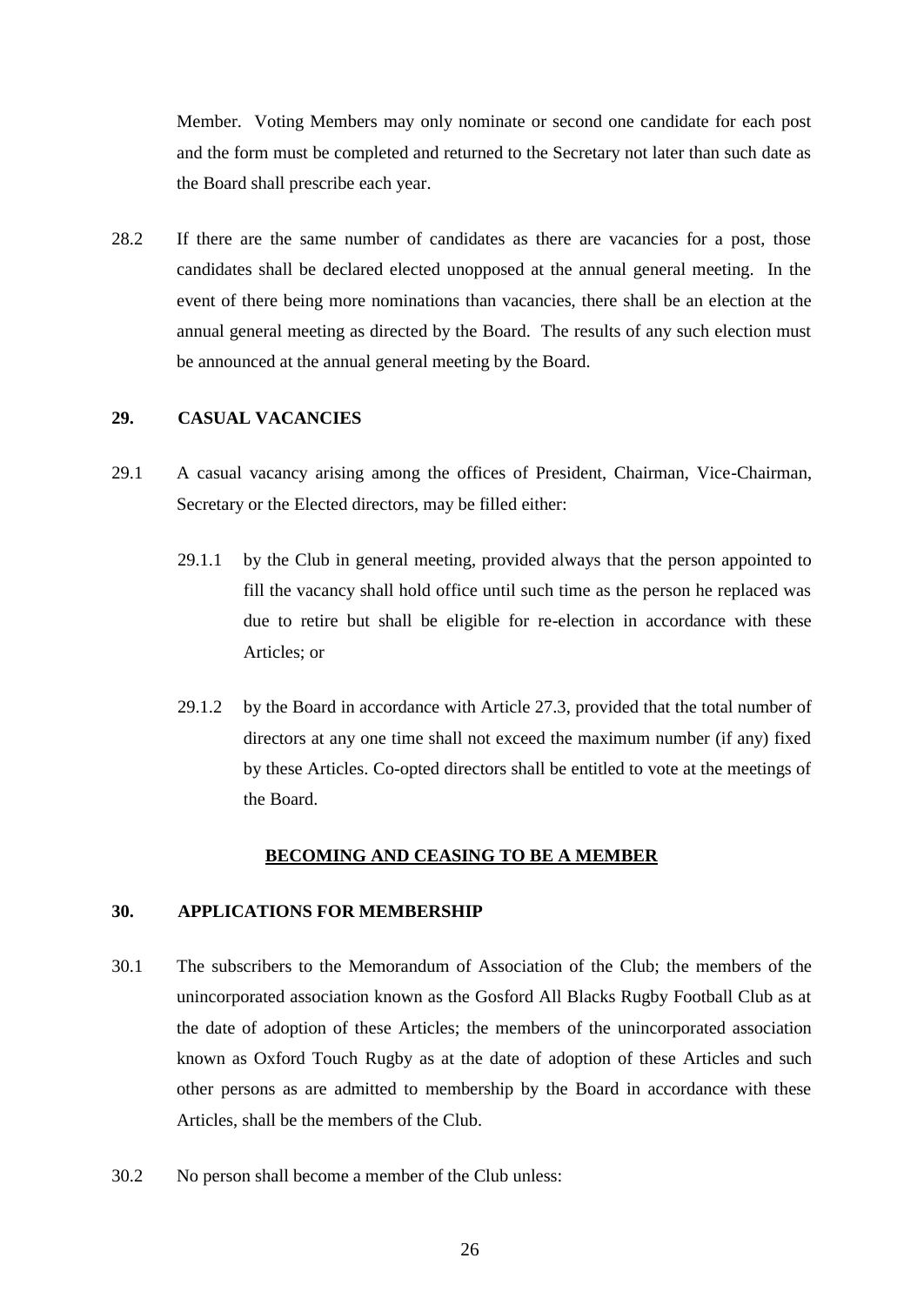- 30.2.1 that person has completed an application for membership in a form approved by the Board;
- 30.2.2 the Board has approved the application; and
- 30.2.3 the person has paid the required subscription or is deemed by the Board to have paid.
- 30.3 For the avoidance of doubt membership is open to all without discrimination and may only be refused where admission to membership would be contrary to the best interests of the sport or the good conduct and interests of the Club and no person shall be denied membership of the Club on the grounds of race, ethnic origin, creed, colour, age, disability, sex, occupation, sexual orientation, religion, political or other beliefs. A person may appeal against such decision by notifying the Board who shall put the matter to a general meeting for it to be decided by a majority vote of the members present and voting at such meeting.
- 30.4 For the purposes of registration the number of members is declared to be unlimited.
- <span id="page-27-1"></span>30.5 The Board may from time to time fix the levels of entrance fees and annual subscriptions to be paid by the different categories of members, provided that the Board shall use its best endeavours to ensure that the fees set by it do not preclude open membership of the Club.

### <span id="page-27-0"></span>**31. CONDITIONS OF MEMBERSHIP**

- 31.1 All members shall be subject to the Rules and shall respect the rules of the game of rugby union as set from time to time by the IRB or by the FIT, as amended from time to time.
- 31.2 The members shall pay any entrance fees and annual subscription set by the Board under Article [30.5,](#page-27-1) save for any exceptions agreed by the Board. Any member whose subscription fee is more than three months in arrears shall be deemed to have resigned his membership of the Club.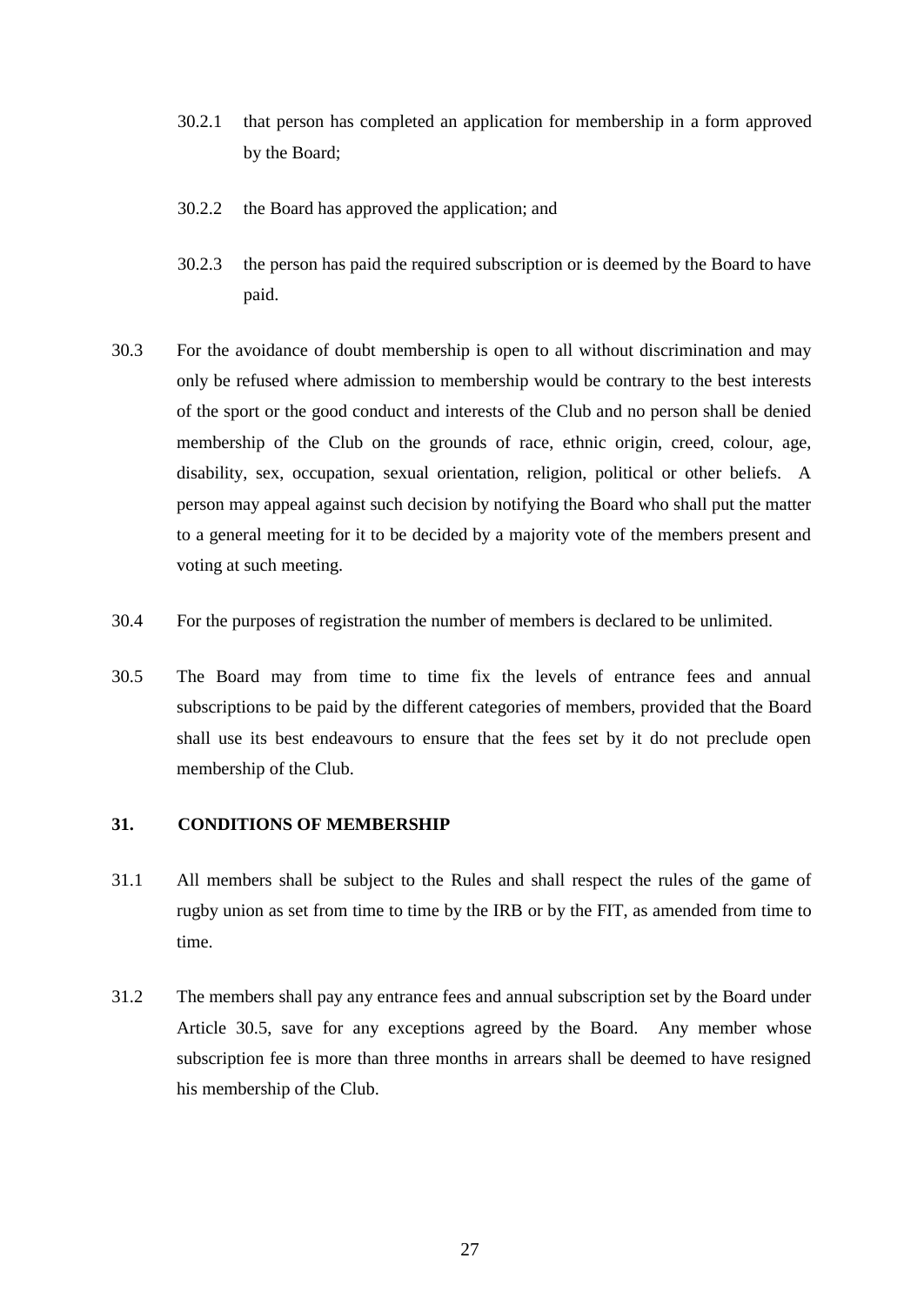#### <span id="page-28-0"></span>**32. TERMINATION OF MEMBERSHIP**

- 32.1 It shall be the duty of the Board, if at any time it shall be of the opinion that the interests of the Club so require, by notice in hard copy form sent by prepaid post to a member's address, to request that member to withdraw from membership of the Club within a time specified in such notice. If, on the expiry of the time specified in such notice, the member concerned has not withdrawn from membership by submitting notice in hard copy form of his resignation, or if at any time after receipt of the notice requesting him to withdraw from membership the member shall so request in hard copy form, the matter shall be submitted to a properly convened and constituted meeting of the Board or such sub-committee to which it has delegated its powers. The Board or sub-committee and the member whose expulsion is under consideration shall be given at least 14 clear days' notice of the meeting, and such notice shall specify the matter to be discussed. The member concerned shall at the meeting be entitled to present a statement in his defence either verbally or in hard copy form, and he shall not be required to withdraw from membership unless a majority of the Board members or sub-committee members present and voting shall, after receiving the statement in his defence, vote for his expulsion, or unless the member fails to attend the meeting without sufficient reason being given. If such a vote is carried, or if the member shall fail to attend the meeting without sufficient reason being given, he shall thereupon cease to be a member and his name shall be erased from the register of members. The Board may exclude the member from the Club's premises until the meeting considering his expulsion has been held. For the avoidance of doubt, the member shall be entitled to attend the Club's premises to attend that meeting (if it is held at them) for the purpose of making his representations. A person may appeal against such decision by notifying the Board who shall put the matter to a general meeting for it to be decided by a majority vote of the members present and voting at such meeting.
- 32.2 A member may withdraw from membership of the Club by giving one clear month's notice to the Club in writing.
- 32.3 A membership terminates automatically when that member dies or ceases to exist or on the failure of the member to comply or to continue to comply with any condition of membership set out in these Articles or the Rules.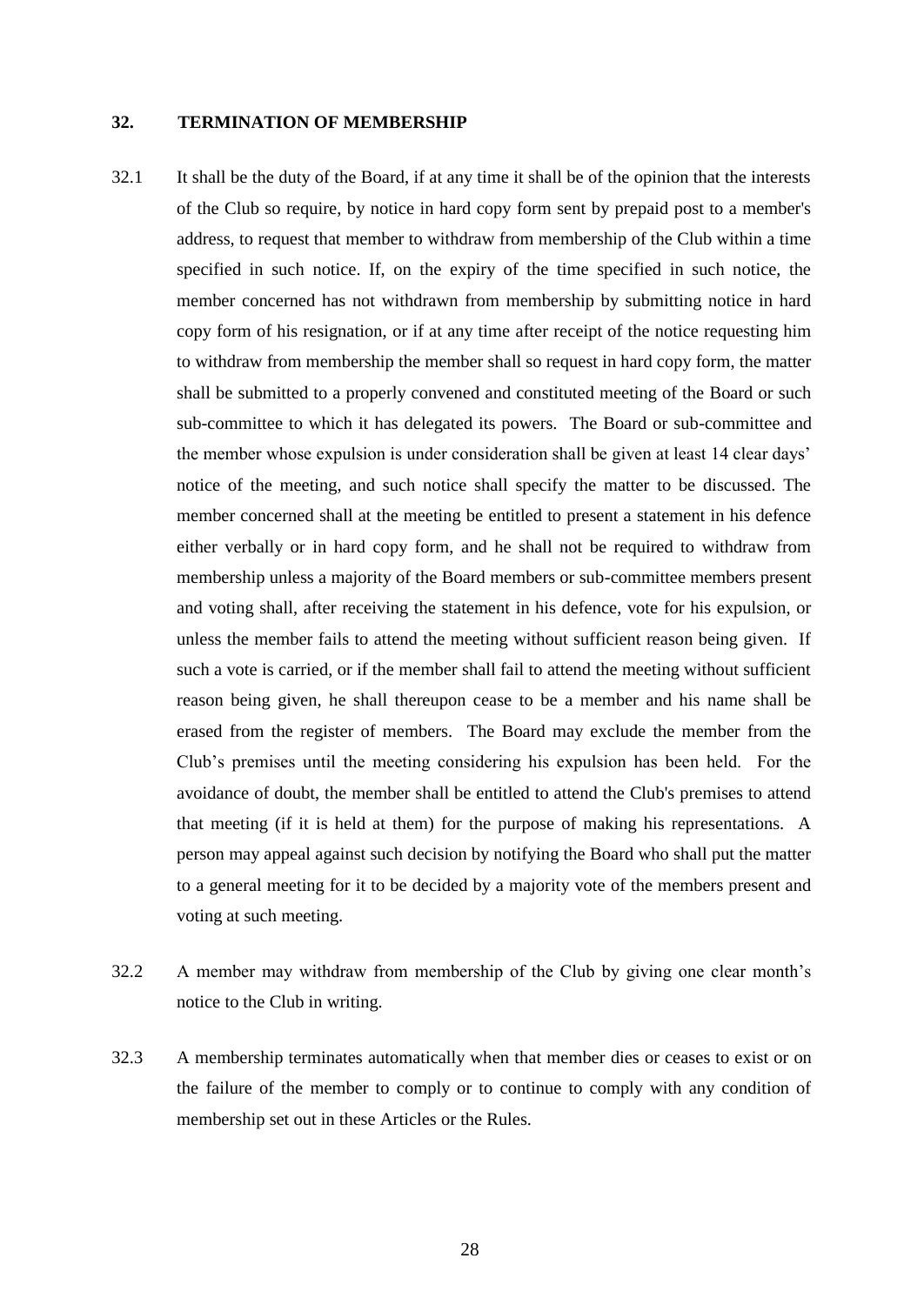- 32.4 The Board shall be entitled in its sole discretion and without recourse or rights of appeal to suspend or terminate a membership where (i) a member is subject to disciplinary action by the RFU, ETA or any body to which the Club may from time to time be affiliated; or (ii) where in the opinion of the Board, the member has brought the name of the Club into disrepute.
- 32.5 Membership is not transferable.
- 32.6 Any person ceasing to be a member forfeits all rights in relation to and claims upon the Club, its property and its funds and has no right to the return of any part of his subscription. The Board may refund an appropriate part of a resigning member's subscription if it considers it appropriate, taking account of all the circumstances.

#### **ORGANISATION OF GENERAL MEETINGS**

#### <span id="page-29-0"></span>**33. ANNUAL GENERAL MEETINGS**

- 33.1 The Club shall hold a general meeting in every calendar year as its annual general meeting at such time and place as may be determined by the Board and shall specify the meeting as such in the notices calling it, provided that so long as the Club holds its first annual general meeting within 18 months after its incorporation it need not hold it in the calendar year of its incorporation or in the following calendar year.
- 33.2 The annual general meeting shall be held for the following purposes:
	- 33.2.1 to receive from the Board the Club's accounts;
	- 33.2.2 to receive from the Board a report of the activities of the Club since the previous annual general meeting;
	- 33.2.3 to appoint the Club's auditors;
	- 33.2.4 to announce the election (as appropriate) of the President, Chairman, Secretary, and the Elected directors to be appointed in accordance with these Articles; and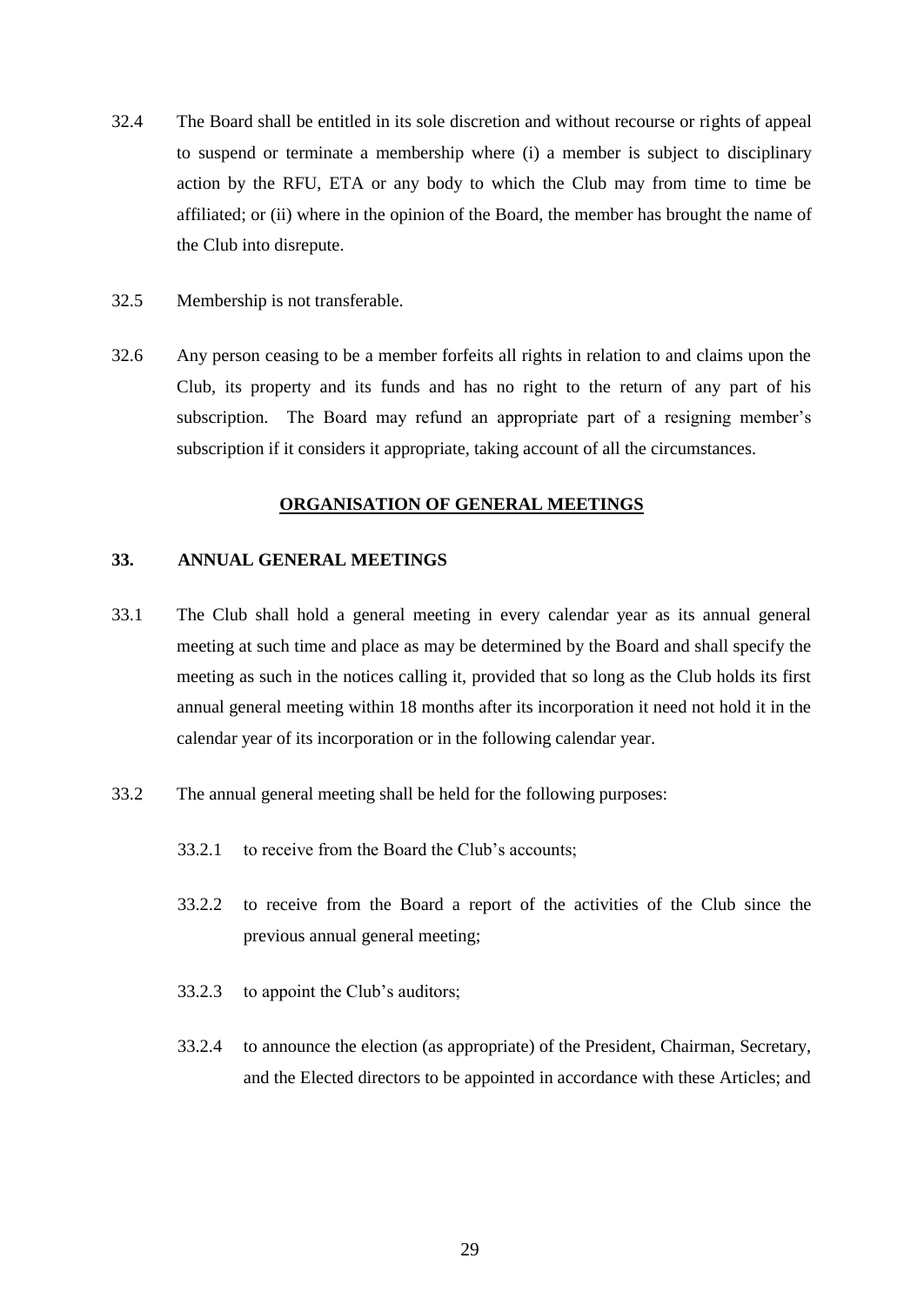- <span id="page-30-2"></span>33.2.5 to transact such other business as may be brought before it (including without limitation the appointment of Life Members (in recognition of outstanding contribution or long service to the Club)).
- 33.3 All general meetings, other than annual general meetings, shall be called general meetings.

## <span id="page-30-0"></span>**34. ATTENDANCE AND SPEAKING AT GENERAL MEETINGS**

- 34.1 A person is able to exercise the right to speak at a general meeting when that person is in a position to communicate to all those attending the meeting, during the meeting, any information or opinions which that person has on the business of the meeting.
- 34.2 A person is able to exercise the right to vote at a general meeting when:
	- 34.2.1 that person is able to vote, during the meeting, on resolutions put to the vote at the meeting, and
	- 34.2.2 that person's vote can be taken into account in determining whether or not such resolutions are passed at the same time as the votes of all the other persons attending the meeting.
- 34.3 The Board may make whatever arrangements they consider appropriate to enable those attending a general meeting to exercise their rights to speak or vote at it.
- 34.4 In determining attendance at a general meeting, it is immaterial whether any two or more members attending it are in the same place as each other.
- 34.5 Two or more persons who are not in the same place as each other attend a general meeting if their circumstances are such that if they have (or were to have) rights to speak and vote at that meeting, they are (or would be) able to exercise them.

## <span id="page-30-1"></span>**35. QUORUM FOR GENERAL MEETINGS**

35.1 No business other than the appointment of the chairman of the meeting is to be transacted at a general meeting if the persons attending it do not constitute a quorum.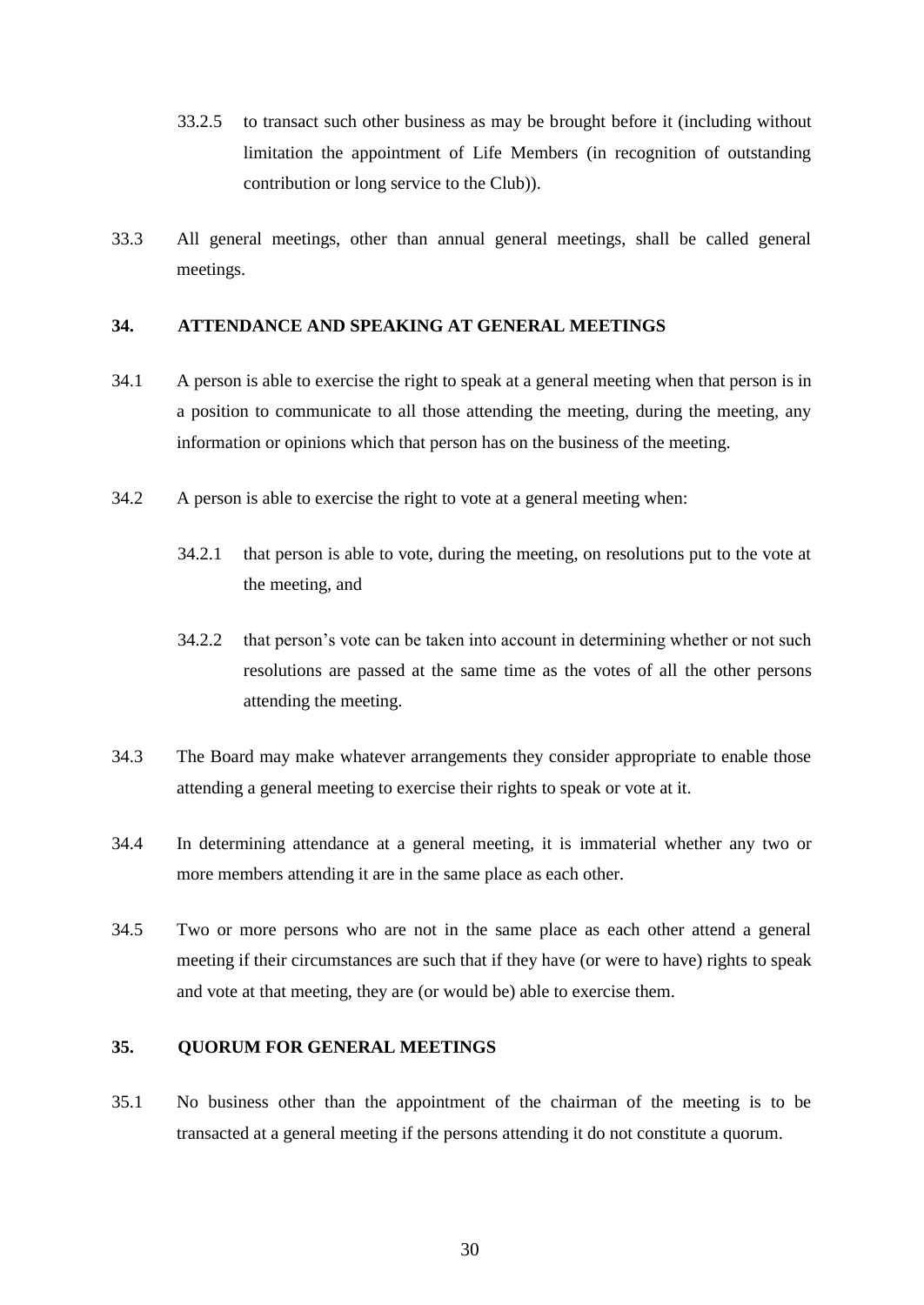35.2 Subject to Article [38.6,](#page-32-1) six Voting Members present in person shall be a quorum.

### <span id="page-31-0"></span>**36. CHAIRING GENERAL MEETINGS**

- 36.1 The Chairman shall chair general meetings if present and willing to do so. If the Chairman shall be absent, or if at any meeting he is not present within fifteen minutes after the time appointed for holding the same:
	- 36.1.1 the directors present, or
	- 36.1.2 (if no directors are present), the meeting,

must appoint a director or member to chair the meeting, and the appointment of the chairman of the meeting must be the first business of the meeting.

36.2 The person chairing a meeting in accordance with this article is referred to as "the chairman of the meeting".

### <span id="page-31-1"></span>**37. ATTENDANCE AND SPEAKING BY DIRECTORS AND NON-MEMBERS**

- 37.1 Directors may attend and speak at general meetings.
- 37.2 The chairman of the meeting may permit other persons who are not members of the company to attend and speak at a general meeting.

#### <span id="page-31-2"></span>**38. ADJOURNMENT**

- 38.1 If the persons attending a general meeting within half an hour of the time at which the meeting was due to start do not constitute a quorum, or if during a meeting a quorum ceases to be present, the chairman of the meeting must adjourn it.
- 38.2 The chairman of the meeting may adjourn a general meeting at which a quorum is present if:
	- 38.2.1 the meeting consents to an adjournment, or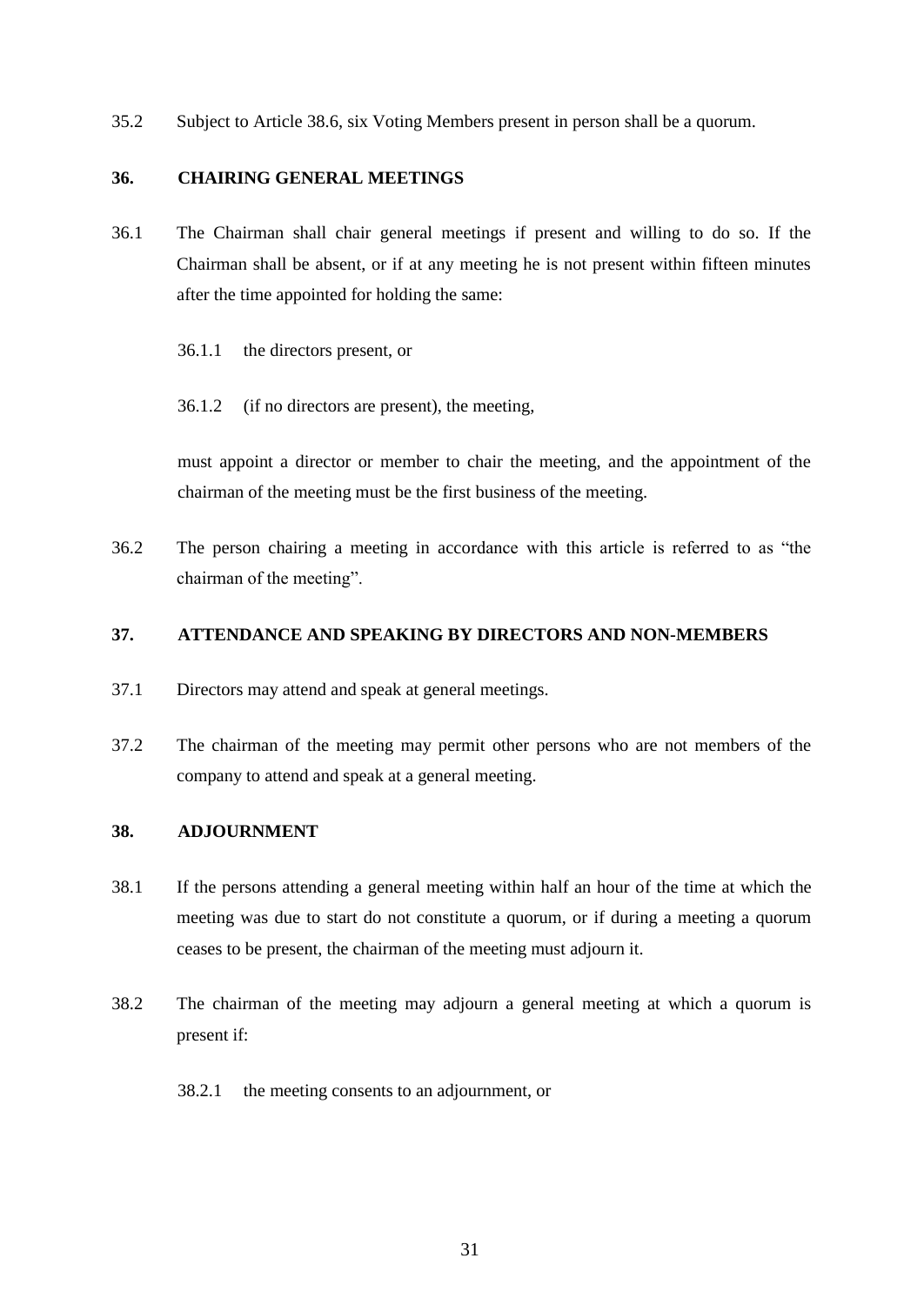- 38.2.2 it appears to the chairman of the meeting that an adjournment is necessary to protect the safety of any person attending the meeting or ensure that the business of the meeting is conducted in an orderly manner.
- 38.3 The chairman of the meeting must adjourn a general meeting if directed to do so by a majority of Voting Members in attendance at the meeting.
- 38.4 When adjourning a general meeting, the chairman of the meeting must:
	- 38.4.1 either specify the time and place to which it is adjourned or state that it is to continue at a time and place to be fixed by the directors, and
	- 38.4.2 have regard to any directions as to the time and place of any adjournment which have been given by the meeting.
- 38.5 If the continuation of an adjourned meeting is to take place more than 14 days after it was adjourned, the Club must give at least seven clear days' notice of it:
	- 38.5.1 to the same persons to whom notice of the Club's general meetings is required to be given, and
	- 38.5.2 containing the same information which such notice is required to contain.
- <span id="page-32-1"></span>38.6 No business may be transacted at an adjourned general meeting which could not properly have been transacted at the meeting if the adjournment had not taken place provided that if at such adjourned meeting a quorum is not present within half an hour from the time appointed for holding the meeting three Voting Members shall be a quorum.

#### **VOTING AT GENERAL MEETINGS**

#### <span id="page-32-0"></span>**39. VOTING: GENERAL**

39.1 Every Voting Member shall be entitled to receive notice of and attend general, meetings and cast one vote.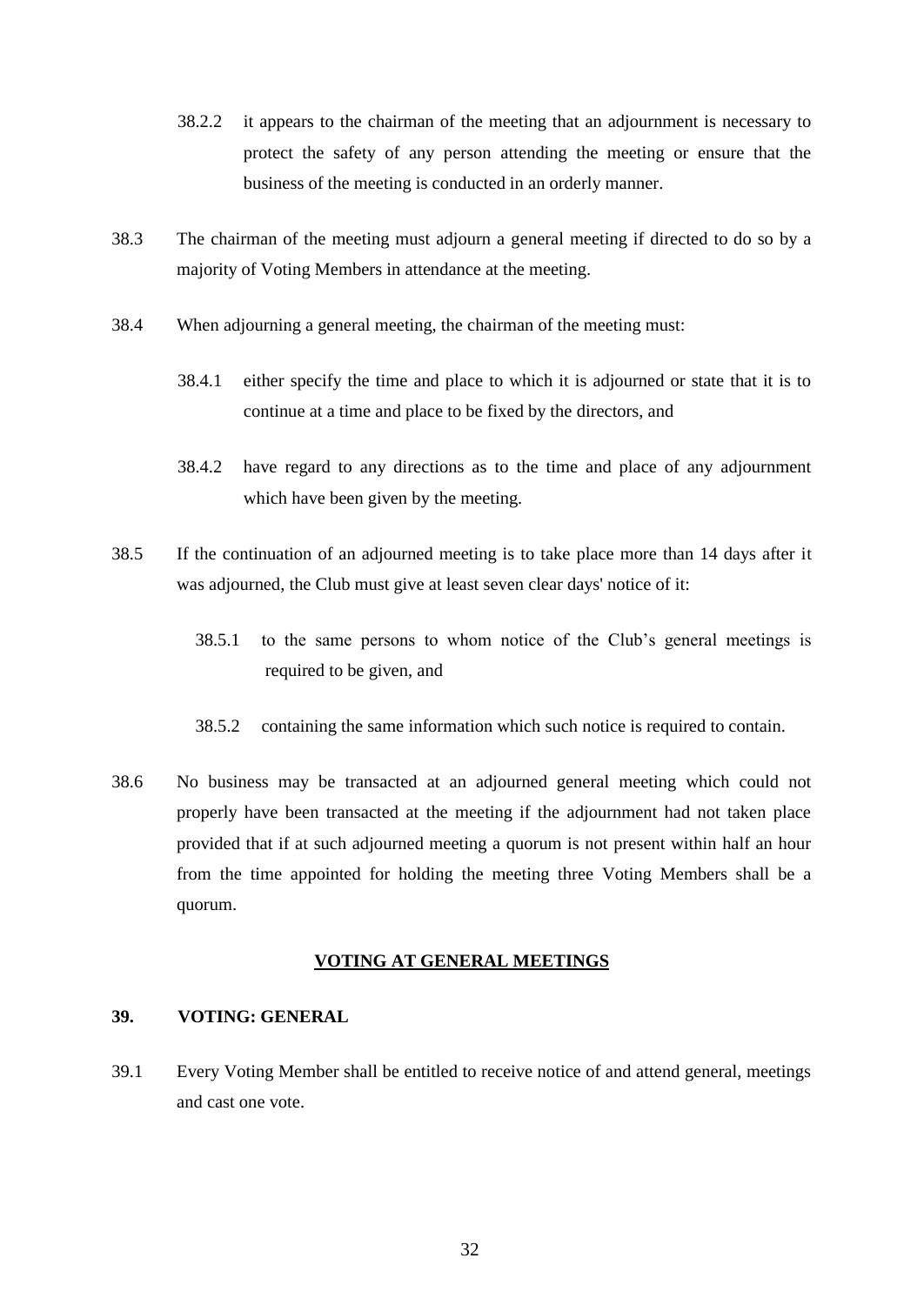39.2 A resolution put to the vote of a general meeting must be decided on a show of hands unless a poll is duly demanded in accordance with these Articles.

#### <span id="page-33-0"></span>**40. ERRORS AND DISPUTES**

- 40.1 No objection may be raised to the qualification of any person voting at a general meeting except at the meeting or adjourned meeting at which the vote objected to is tendered, and every vote not disallowed at the meeting is valid.
- 40.2 Any such objection must be referred to the chairman of the meeting whose decision is final.

### <span id="page-33-1"></span>**41. POLL VOTES**

- 41.1 A poll on a resolution may be demanded:
	- 41.1.1 in advance of the general meeting where it is to be put to the vote, or
	- 41.1.2 at a general meeting, either before a show of hands on that resolution or immediately after the result of a show of hands on that resolution is declared.

# 41.2 A poll may be demanded by:

- 41.2.1 the chairman of the meeting;
- 41.2.2 the Board; or
- 41.2.3 two or more members present in person or proxy having the right to vote on the resolution or, if less, a person or persons representing not less than one-tenth of the total voting rights of all the members having the right to vote on the resolution.
- 41.3 A demand for a poll may be withdrawn if:
	- 41.3.1 the poll has not yet been taken, and
	- 41.3.2 the chairman of the meeting consents to the withdrawal.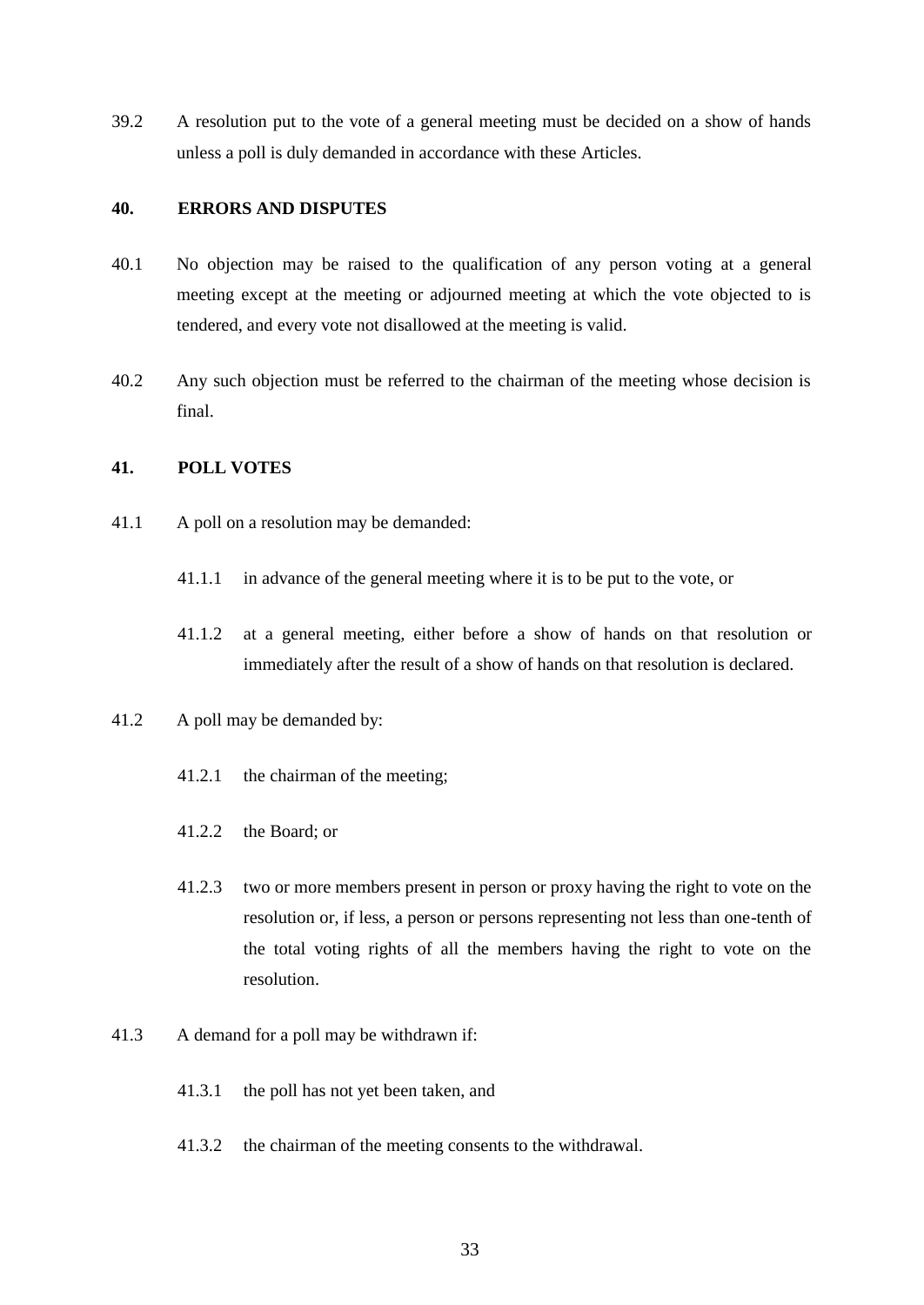- 41.4 Polls shall be taken as the chairman directs and he may appoint scrutineers (who need not be members) and fix a time and place for declaring the result of the poll. The result of the poll shall be deemed to be the resolution of the meeting at which the poll was demanded.
- 41.5 A poll demanded on the election of a chairman or on a question of adjournment shall be taken forthwith. A poll demanded on any other question shall be taken either forthwith or at such time and place as the chairman directs not being more than thirty days after the poll is demanded. The demand for a poll shall not prevent the continuance of a meeting for the transaction of any business other than the question on which the poll was demanded. If a poll is demanded before the declaration of the result of a show of hands and the demand is duly withdrawn, the meeting shall continue as if the demand had not been made.
- 41.6 No notice need be given of a poll not taken forthwith if the time and place at which it is to be taken are announced at the meeting at which it is demanded. In any other case at least seven clear days' notice shall be given specifying the time and place at which the poll is to be taken.

### <span id="page-34-0"></span>**42. CONTENT OF PROXY NOTICES**

- <span id="page-34-1"></span>42.1 Proxies may only validly be appointed by a notice in writing (a "proxy notice") which:
	- 42.1.1 states the name and address of the member appointing the proxy;
	- 42.1.2 identifies the person appointed to be that member's proxy and the general meeting in relation to which that person is appointed;
	- 42.1.3 is signed by or on behalf of the member appointing the proxy, or is authenticated in such manner as the directors may determine; and
	- 42.1.4 is delivered to the Club in accordance with these Articles and any instructions contained in the notice of the general meeting to which they relate.
- 42.2 The Board may require proxy notices to be delivered in a particular form, and may specify different forms for different purposes.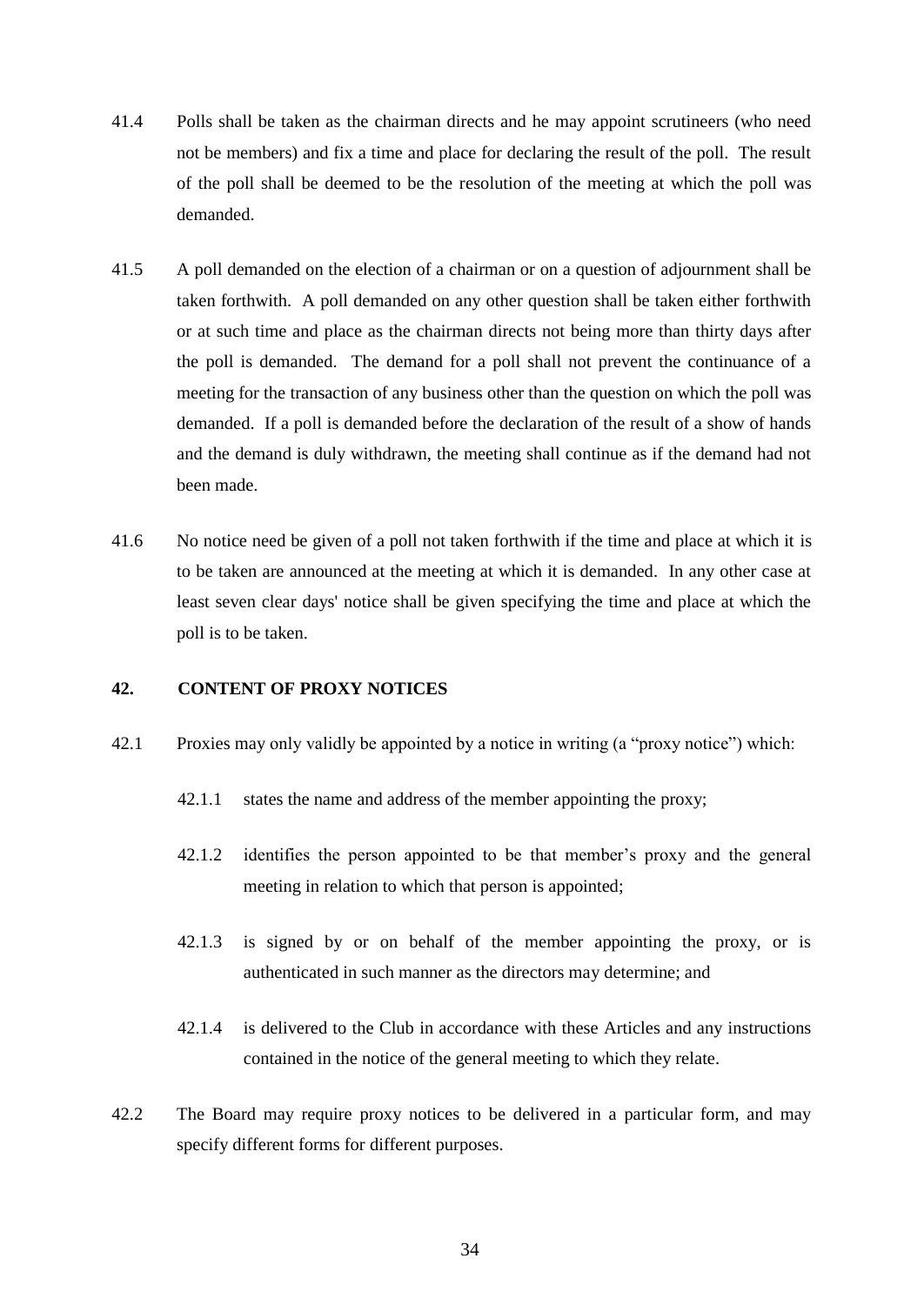- 42.3 Proxy notices may specify how the proxy appointed under them is to vote (or that the proxy is to abstain from voting) on one or more resolutions.
- 42.4 Unless a proxy notice indicates otherwise, it must be treated as:
	- 42.4.1 allowing the person appointed under it as a proxy discretion as to how to vote on any ancillary or procedural resolutions put to the meeting, and
	- 42.4.2 appointing that person as a proxy in relation to any adjournment of the general meeting to which it relates as well as the meeting itself.

## <span id="page-35-0"></span>**43. DELIVERY OF PROXY NOTICES**

- 43.1 A person who is entitled to attend, speak or vote (either on a show of hands or on a poll) at a general meeting remains so entitled in respect of that meeting or any adjournment of it, even though a valid proxy notice has been delivered to the Club by or on behalf of that person.
- 43.2 An appointment under a proxy notice may be revoked by delivering to the Club a notice in writing given by or on behalf of the person by whom or on whose behalf the proxy notice was given.
- 43.3 A notice revoking a proxy appointment only takes effect if it is delivered before the start of the meeting or adjourned meeting to which it relates.
- 43.4 If a proxy notice is not executed by the person appointing the proxy, it must be accompanied by written evidence of the authority of the person who executed it to execute it on the appointor's behalf.

## <span id="page-35-1"></span>**44. AMENDMENTS TO RESOLUTIONS**

- 44.1 An ordinary resolution to be proposed at a general meeting may be amended by ordinary resolution if:
	- 44.1.1 notice of the proposed amendment is given to the Club in writing by a person entitled to vote at the general meeting at which it is to be proposed not less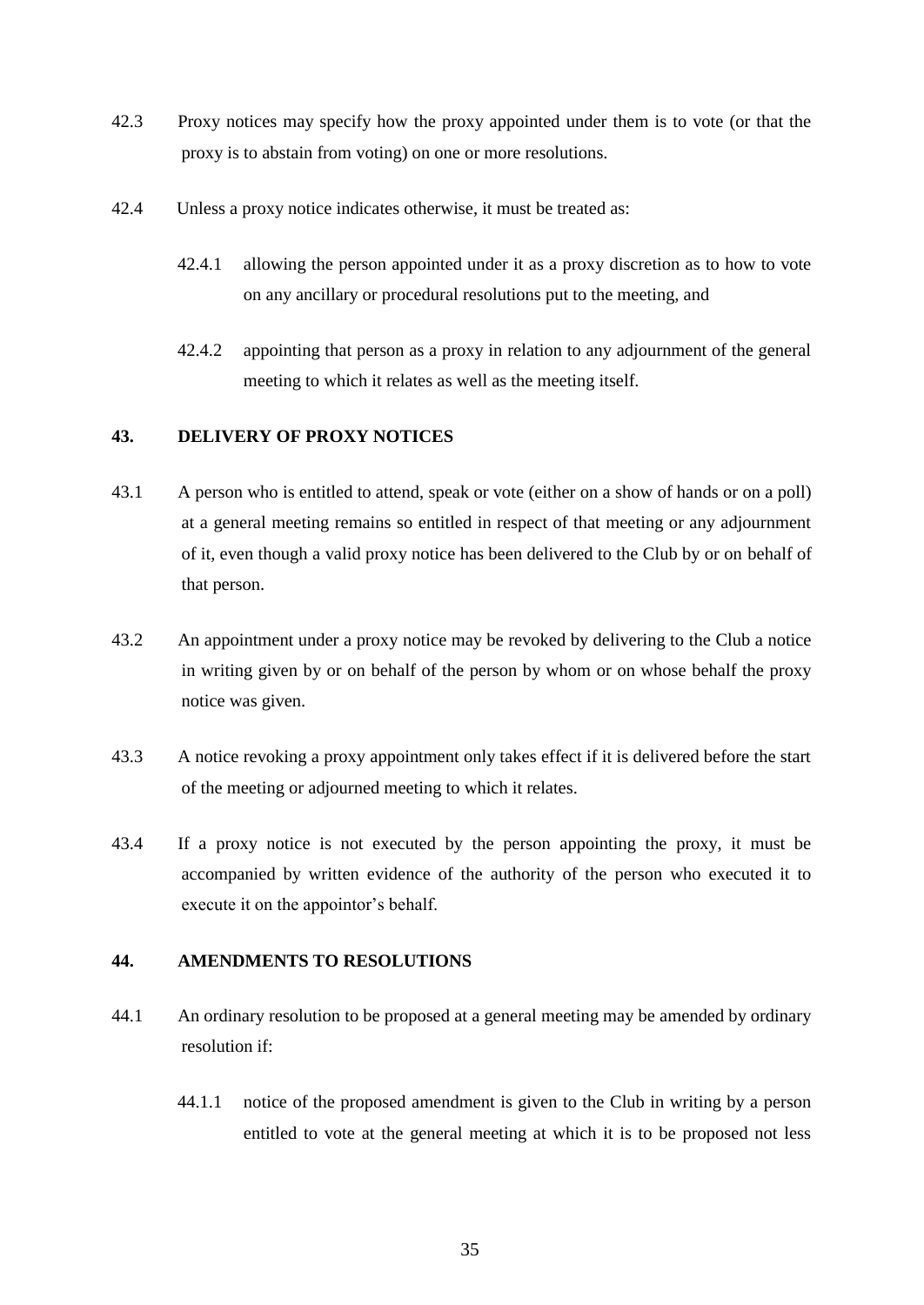than 48 hours before the meeting is to take place (or such later time as the chairman of the meeting may determine), and

- 44.1.2 the proposed amendment does not, in the reasonable opinion of the chairman of the meeting, materially alter the scope of the resolution.
- 44.2 A special resolution to be proposed at a general meeting may be amended by ordinary resolution, if:
	- 44.2.1 the chairman of the meeting proposes the amendment at the general meeting at which the resolution is to be proposed, and
	- 44.2.2 the amendment does not go beyond what is necessary to correct a grammatical or other non-substantive error in the resolution.
- 44.3 With the consent of the chairman of the meeting, an amendment may be withdrawn by its proposer at any time before the resolution is voted upon.
- 44.4 If the chairman of the meeting, acting in good faith, wrongly decides that an amendment to a resolution is out of order, the chairman's error does not invalidate the vote on that resolution.

# **PART 4 ADMINISTRATIVE ARRANGEMENTS**

# <span id="page-36-0"></span>**45. MEANS OF COMMUNICATION TO BE USED**

- 45.1 Subject to these Articles, anything sent or supplied by or to the Club under these Articles may be sent or supplied in any way in which the 2006 Act provides for documents or information which are authorised or required by any provision of the 2006 Act to be sent or supplied by or to the Club.
- 45.2 Subject to these Articles, any notice or document to be sent or supplied to a member of the Board in connection with the taking of decisions by the Board may also be sent or supplied by the means by which that director has asked to be sent or supplied with such notices or documents for the time being.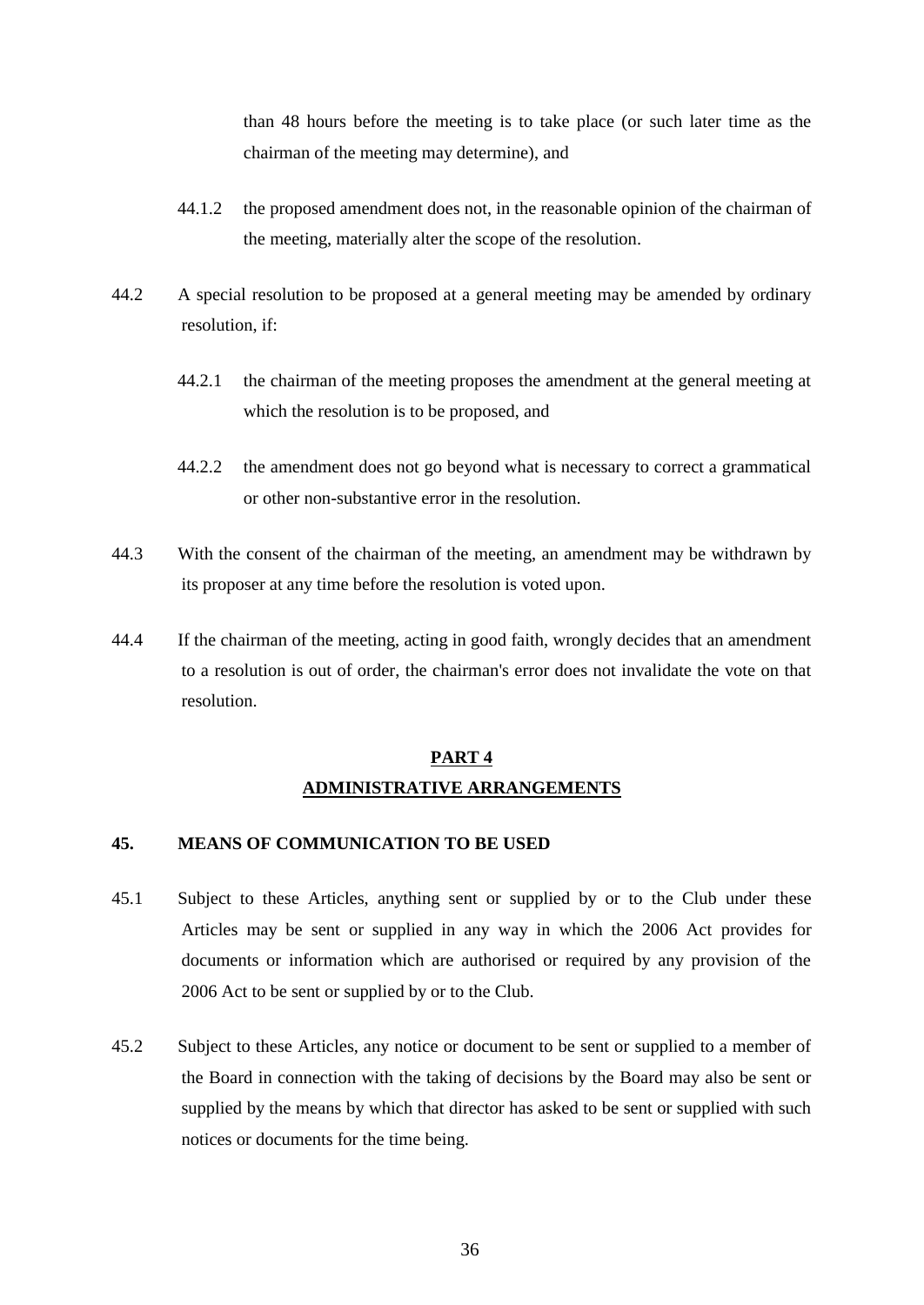45.3 A director may agree with the Club that notices or documents sent to that director in a particular way are to be deemed to have been received within a specified time of their being sent, and for the specified time to be less than 48 hours.

#### <span id="page-37-0"></span>**46. NO RIGHT TO INSPECT ACCOUNTS AND OTHER RECORDS**

Except as provided by law or authorised by the Board or an ordinary resolution of the Club, no person is entitled to inspect any of the Club's accounting or other records or documents merely by virtue of being a member.

#### **DIRECTORS' INDEMNITY AND INSURANCE**

### <span id="page-37-1"></span>**47. INDEMNITY**

Without prejudice to any indemnity to which a director may otherwise be entitled, every director of the Club shall be indemnified out of the assets of the Club in relation to any liability incurred by him or her in that capacity but only to the extent permitted by the Companies Acts; and every other officer of the Club may be indemnified out of the assets of the Club in relation to any liability incurred by him or her in that capacity, but only to the extent permitted by the Companies Acts.

#### <span id="page-37-2"></span>**48. RULES**

- <span id="page-37-4"></span>48.1 Subject to Article [20,](#page-21-0) the Voting Members in general meeting may from time to time make, vary and revoke Rules for:
	- 48.1.1 setting out different categories of membership of the Club, and
	- 48.1.2 setting out the criteria for admission to membership of the Club for the different categories of members.
- 48.2 Rules made pursuant to Article [48.1](#page-37-4) must, in order to be valid, be compliant with the Companies Acts and these Articles.

### <span id="page-37-3"></span>**49. DISSOLUTION**

If upon the winding up or dissolution of the Club there remains after the satisfaction of all its debts and liabilities any property whatsoever, the same shall be paid to or